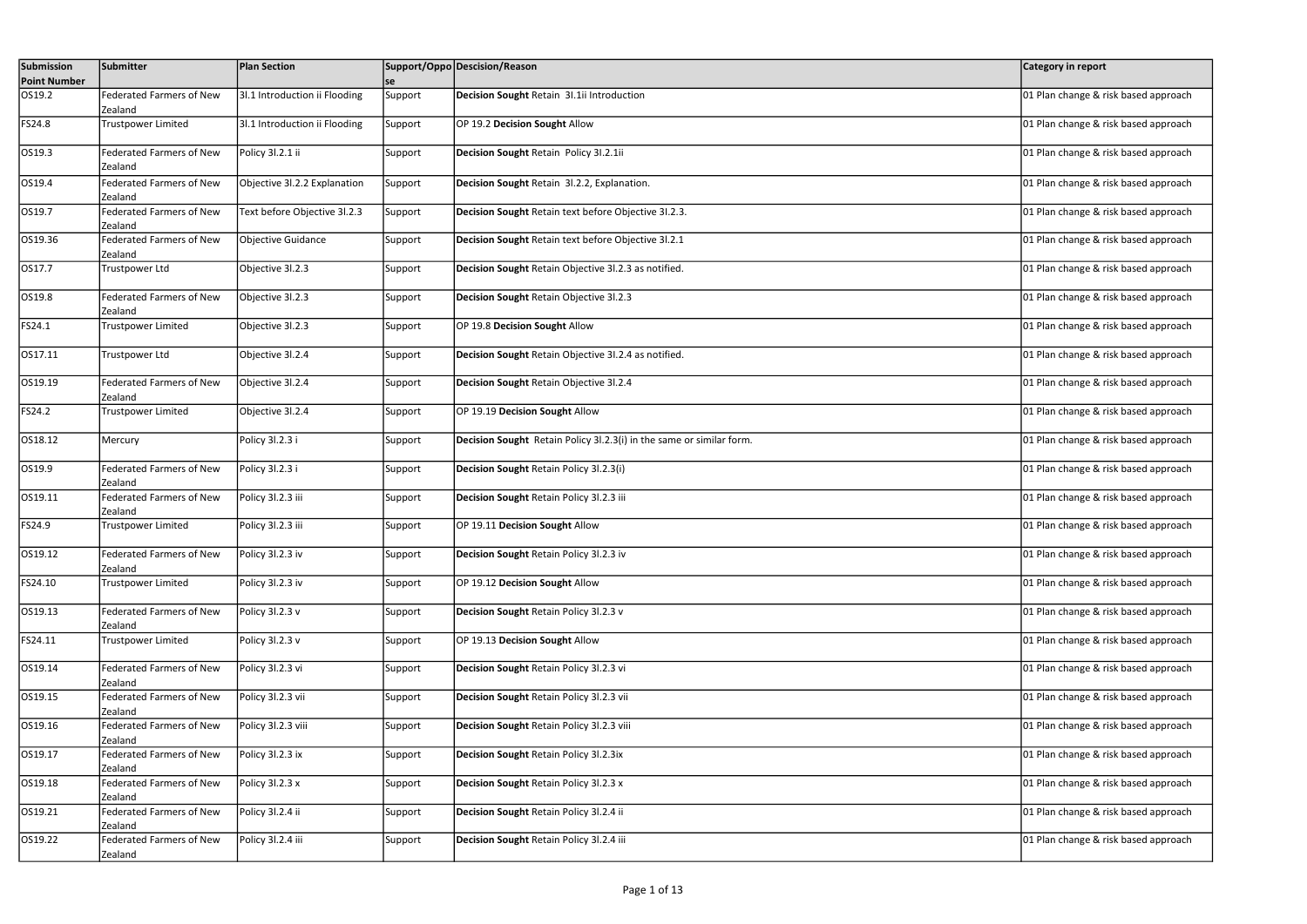| Submission<br><b>Point Number</b> | Submitter                                  | <b>Plan Section</b> | <b>se</b>          | Support/Oppo Descision/Reason                                                                                                                                                                                                                                                          | Category in report                   |
|-----------------------------------|--------------------------------------------|---------------------|--------------------|----------------------------------------------------------------------------------------------------------------------------------------------------------------------------------------------------------------------------------------------------------------------------------------|--------------------------------------|
| OS19.23                           | <b>Federated Farmers of New</b><br>Zealand | Policy 3l.2.4 iv    | Support            | Decision Sought Retain 31.2.4 iv                                                                                                                                                                                                                                                       | 01 Plan change & risk based approach |
| OS19.24                           | <b>Federated Farmers of New</b><br>Zealand | Policy 3l.2.4 v     | Support            | Decision Sought Retain policy 3l.2.4 v                                                                                                                                                                                                                                                 | 01 Plan change & risk based approach |
| OS19.5                            | <b>Federated Farmers of New</b><br>Zealand | Method iii          | Support            | Decision Sought Retain 31.3 Method iii                                                                                                                                                                                                                                                 | 01 Plan change & risk based approach |
| OS19.6                            | <b>Federated Farmers of New</b><br>Zealand | Method xv           | Support            | Decision Sought Retain Method xv.                                                                                                                                                                                                                                                      | 01 Plan change & risk based approach |
| OS10.1                            | Waikato Regional Council                   | General             | Support            | Decision Sought Accept PPC34 subject to the amendments outlined in the submission                                                                                                                                                                                                      | 01 Plan change & risk based approach |
| OS15.7                            | Ngati Kurauia                              | General             | Support            | Decision Sought Support Council's general intention to review and propose a plan change to and create new objectives and<br>options for responding to flood hazards.                                                                                                                   | 01 Plan change & risk based approach |
| OS16.2                            | Campbell, John & Bev                       | General             | Not Stated         | Decision Sought Do not use a district plan change to address flood risk                                                                                                                                                                                                                | 01 Plan change & risk based approach |
| FS25.41                           | Mercury                                    | General             | Oppose             | OP 16.2 Decision Sought Disallow                                                                                                                                                                                                                                                       | 01 Plan change & risk based approach |
| OS16.14                           | Campbell, John & Bev                       | General             | Not Stated         | Decision Sought The plan change needs to recognise that it affects no green field residential environment zoned property on<br>the left bank of the Tongariro River downstream of the SH1 Tongariro River Bridge.                                                                      | 01 Plan change & risk based approach |
| OS17.5                            | Trustpower Ltd                             | General             | Support            | Decision Sought Retain the proposed risk based approach to managing flood hazard that is taken in PC34                                                                                                                                                                                 | 01 Plan change & risk based approach |
| FS25.51                           | Mercury                                    | General             | Support            | OP 17.5 Decision Sought Allow                                                                                                                                                                                                                                                          | 01 Plan change & risk based approach |
| OS18.1                            | Mercury                                    | General             | Seek<br>Amendments | Decision Sought To retain the objectives, policies, rules and definitions of the Proposed Plan Change, except where otherwise 01 Plan change & risk based approach<br>requested by this submission. Any further and consequential amendments to achieve the intent of this submission. |                                      |
| FS24.14                           | Trustpower Limited                         | General             | Support            | OP 18.1 Decision Sought Allow                                                                                                                                                                                                                                                          | 01 Plan change & risk based approach |
| FS24.15                           | Trustpower Limited                         | General             | Support            | OP 18.1 Decision Sought Allow                                                                                                                                                                                                                                                          | 01 Plan change & risk based approach |
| OS19.33                           | <b>Federated Farmers of New</b><br>Zealand | General             | Support            | Decision Sought Retain the intent to identify flood hazards and manage development to mitigate risks to people and property 01 Plan change & risk based approach<br>in PC34                                                                                                            |                                      |
| FS25.54                           | Mercury                                    | General             | Support            | OP 19.33 Decision Sought Allow                                                                                                                                                                                                                                                         | 01 Plan change & risk based approach |
| OS19.34                           | <b>Federated Farmers of New</b><br>Zealand | General             | Support            | Decision Sought Retain the use of up-to-date information to more accurately delineate flood hazard areas and the Council's<br>commitment to continue to refine the areas in PC34.                                                                                                      | 01 Plan change & risk based approach |
| FS25.55                           | Mercury                                    | General             | Support            | OP 19.34 Decision Sought Allow                                                                                                                                                                                                                                                         | 01 Plan change & risk based approach |
| OS19.35                           | <b>Federated Farmers of New</b><br>Zealand | General             | Support            | Decision Sought Retain the use of a risk based approach to managing flood hazards in PC34                                                                                                                                                                                              | 01 Plan change & risk based approach |
| FS25.56                           | Mercury                                    | General             | Support            | OP 19.35 Decision Sought Allow                                                                                                                                                                                                                                                         | 01 Plan change & risk based approach |
| OS21.3                            | Lakes and Waterways Action<br>Group        | General             | Support            | Decision Sought Retain provisions planning for the protection of vulnerable people and places within flood-prone areas                                                                                                                                                                 | 01 Plan change & risk based approach |
| FS25.65                           | Mercury                                    | General             | Support            | OP 21.3 Decision Sought Allow                                                                                                                                                                                                                                                          | 01 Plan change & risk based approach |
| OS21.5                            | Lakes and Waterways Action<br>Group        | General             | Support            | Decision Sought Retain the provisions for exercising greater control over the design of development in areas of medium and<br>low flood hazard                                                                                                                                         | 01 Plan change & risk based approach |
| FS25.66                           | Mercury                                    | General             | Support            | OP 21.5 Decision Sought Allow                                                                                                                                                                                                                                                          | 01 Plan change & risk based approach |
| OS21.6                            | Lakes and Waterways Action<br>Group        | General             | Support            | Decision Sought Retain the specific policy approach to discourage development in high flood hazard areas                                                                                                                                                                               | 01 Plan change & risk based approach |
| FS25.67                           | Mercury                                    | General             | Support            | OP 21.6 Decision Sought Allow                                                                                                                                                                                                                                                          | 01 Plan change & risk based approach |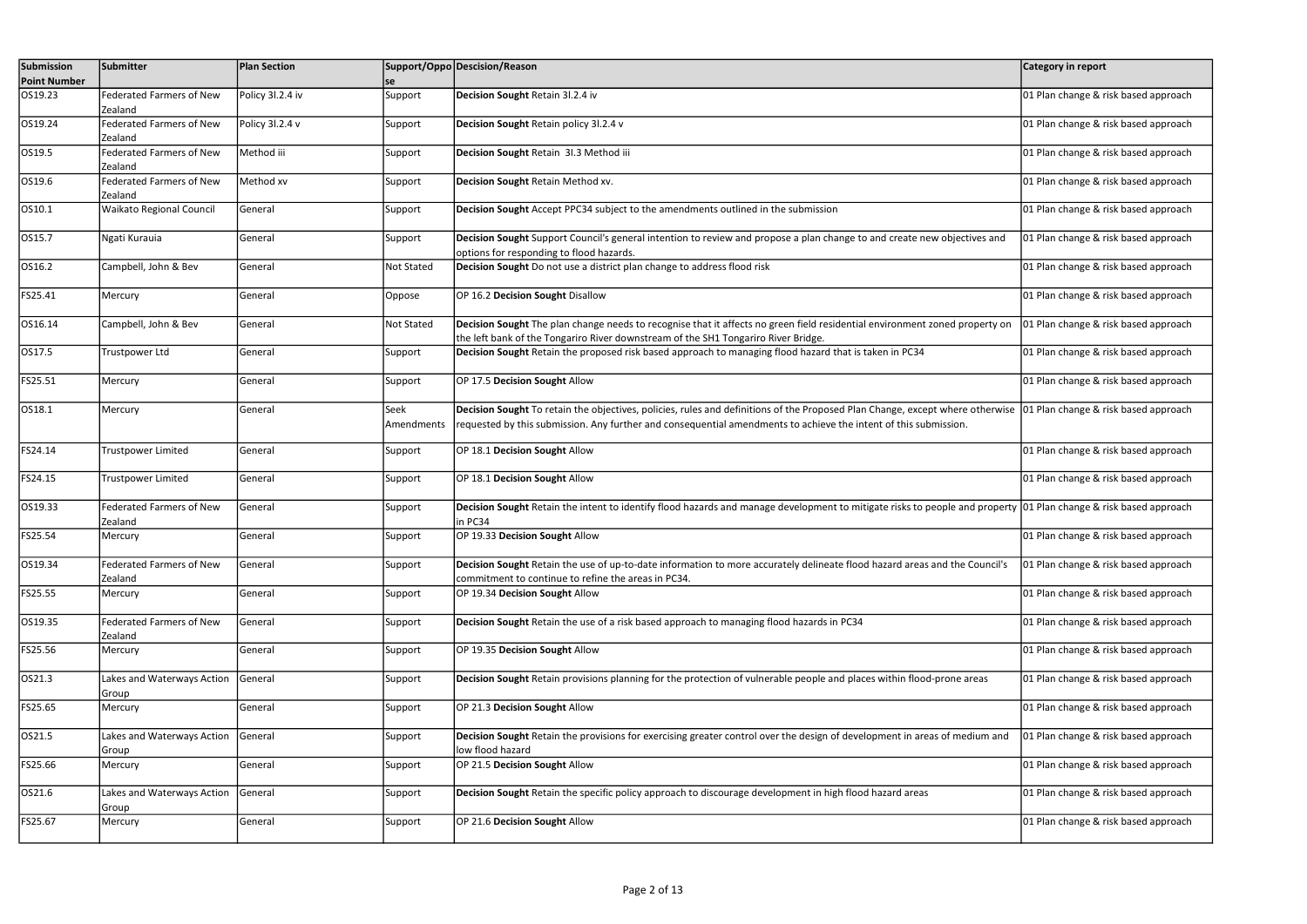| Submission          | Submitter             | <b>Plan Section</b> |                   | Support/Oppo Descision/Reason                                                                                                                                                                                                                                                                                                                    | Category in report                    |
|---------------------|-----------------------|---------------------|-------------------|--------------------------------------------------------------------------------------------------------------------------------------------------------------------------------------------------------------------------------------------------------------------------------------------------------------------------------------------------|---------------------------------------|
| <b>Point Number</b> |                       |                     | lse               |                                                                                                                                                                                                                                                                                                                                                  |                                       |
| OS15.1              | Ngati Kurauia         | General             | Not Stated        | Decision Sought That the Tokaanu Stream and all other waterways entering the Tokaanu Delta and Tokaanu Stream be<br>included in this assessment.                                                                                                                                                                                                 | 02.1 Methodology for flood assessment |
| OS15.10             | Ngati Kurauia         | General             | <b>Not Stated</b> | Decision Sought Further discussion with Council on this matter, ("To remove defended areas that were affected by flooding<br>from an alternative source"), with Ngati Kurauia and the affected owners to determine the 'real' impact and implications of<br>this decision.                                                                       | 02.1 Methodology for flood assessment |
| FS25.29             | Mercury               | General             | Oppose            | OP 15.10 Decision Sought Disallow                                                                                                                                                                                                                                                                                                                | 02.1 Methodology for flood assessment |
| OS15.11             | Ngati Kurauia         | General             | Not Stated        | Decision Sought We request direct dialogue with Council before the decision "To remove non-contiguous flood areas from the 02.1 Methodology for flood assessment<br>mapping outputs for the Lake" is finalised.                                                                                                                                  |                                       |
| FS25.30             | Mercury               | General             | Oppose            | OP 15.11 Decision Sought Disallow                                                                                                                                                                                                                                                                                                                | 02.1 Methodology for flood assessment |
| OS15.14             | Ngati Kurauia         | General             | <b>Not Stated</b> | Decision Sought Urgent dialogue with Council on this matter ("To assume that stop banks won't be changed over time"). We<br>ask that Council to ascertain this position with WRC's assistance and engage with Ngati Tuwharetoa and Ngati Kurauia land<br>owners directly where their land is utilized or affected by the erection of stop banks. | 02.1 Methodology for flood assessment |
| OS15.23             | Ngati Kurauia         | General             | Oppose            | Decision Sought Request that, in the first instance, Council evaluate the situation in the Tokaanu Basin and meet with relevant 02.1 Methodology for flood assessment<br>Hapu to resolve this matter of removing flooding under 10 cm.                                                                                                           |                                       |
| FS25.35             | Mercury               | General             | Oppose            | OP 15.23 Decision Sought Disallow                                                                                                                                                                                                                                                                                                                | 02.1 Methodology for flood assessment |
| OS20.4              | Friends of Lake Taupo | General             | Oppose            | Decision Sought Technical deficiencies need to be addressed. The proposed river flood levels need to be reconsidered based<br>on an appropriate combined flood occurrence and acceptable lake levels for Lake Taupo not the combination of 100 year<br>floods used by Opus.                                                                      | 02.1 Methodology for flood assessment |
| FS25.60             | Mercury               | General             | Oppose            | OP 20.4 Decision Sought Disallow                                                                                                                                                                                                                                                                                                                 | 02.1 Methodology for flood assessment |
| OS20.5              | Friends of Lake Taupo | General             | Oppose            | Decision Sought Technical Deficiencies need to be addressed The sieche provisions and climate change flood level changes<br>need to be removed from any set flood level as seiche and flooding are independent events and it is statistically incorrect to<br>combine 100 year flood provisions with 100 year seiche forecasts.                  | 02.1 Methodology for flood assessment |
| FS25.61             | Mercury               | General             | Oppose            | OP 20.5 Decision Sought Disallow                                                                                                                                                                                                                                                                                                                 | 02.1 Methodology for flood assessment |
| OS16.5              | Campbell, John & Bev  | General             | Not Stated        | Decision Sought The plan change and change to planning conditions imposed on properties are unnecessary.                                                                                                                                                                                                                                         | 02.1 Methodology for flood assessment |
| FS25.42             | Mercury               | General             | Oppose            | OP 16.5 Decision Sought Disallow                                                                                                                                                                                                                                                                                                                 | 02.1 Methodology for flood assessment |
| OS16.10             | Campbell, John & Bev  | General             | Oppose            | Decision Sought The District Plan change should not apply the 1% AEP to building areas.                                                                                                                                                                                                                                                          | 02.1 Methodology for flood assessment |
| FS25.47             | Mercury               | General             | Oppose            | OP 16.10 Decision Sought Disallow                                                                                                                                                                                                                                                                                                                | 02.1 Methodology for flood assessment |
| OS16.7              | Campbell, John & Bev  | General             | Not Stated        | Decision Sought Including climate change in flood estimates is premature at this stage. Remove climate change from flood                                                                                                                                                                                                                         | 02.2 Climate change                   |
| FS25.45             | Mercury               | General             | Oppose            | OP 16.7 Decision Sought Disallow                                                                                                                                                                                                                                                                                                                 | 02.2 Climate change                   |
| OS16.11             | Campbell, John & Bev  | General             | <b>Not Stated</b> | Decision Sought Reassess climate change assumptions to take into account the changes to catchment use and vegetation<br>growth that will result from warmer temperatures and increased more frequent rainfall as more vegetation will reduce runoff<br>and decrease the flood intensity levels.                                                  | 02.2 Climate change                   |
| FS25.46             | Mercury               | General             | Oppose            | OP 16.11 Decision Sought Disallow                                                                                                                                                                                                                                                                                                                | 02.2 Climate change                   |
| OS20.1              | Friends of Lake Taupo | General             | Oppose            | Decision Sought Object to any change in the Taupo District Plan's flood levels for Lake Taupo.                                                                                                                                                                                                                                                   | 02.2 Climate change                   |
| FS25.57             | Mercury               | General             | Oppose            | OP 20.1 Decision Sought Disallow                                                                                                                                                                                                                                                                                                                 | 02.2 Climate change                   |
| OS20.6              | Friends of Lake Taupo | General             | Oppose            | Decision Sought The provision for the Plan Change to provide increased flood level to provide for climate change needs to be<br>removed.An increase of 2.5% for both time periods is supported by the evidence presented by Opus. The reality is that flood<br>levels in Taupo are controlled by MRP/Mercury.                                    | 02.2 Climate change                   |
| FS25.62             | Mercury               | General             | Oppose            | OP 20.6 Decision Sought Disallow                                                                                                                                                                                                                                                                                                                 | 02.2 Climate change                   |
|                     |                       |                     |                   |                                                                                                                                                                                                                                                                                                                                                  |                                       |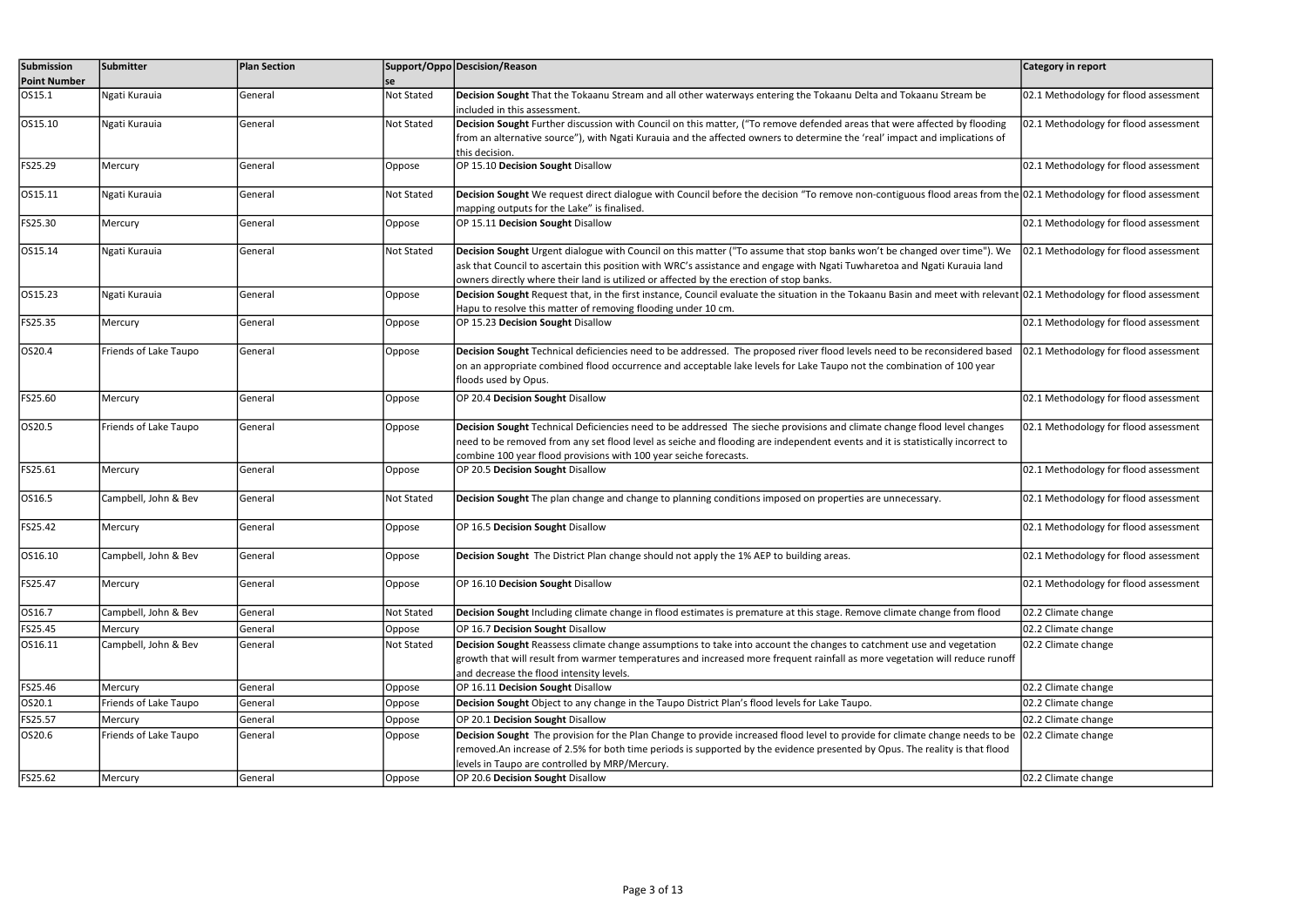| Submission<br><b>Point Number</b> | Submitter                                       | <b>Plan Section</b>          | se                 | Support/Oppo Descision/Reason                                                                                                                                                                                                                                                                                                                                                                                                                                                                                                                                                                                                                                                                                                              | Category in report                |
|-----------------------------------|-------------------------------------------------|------------------------------|--------------------|--------------------------------------------------------------------------------------------------------------------------------------------------------------------------------------------------------------------------------------------------------------------------------------------------------------------------------------------------------------------------------------------------------------------------------------------------------------------------------------------------------------------------------------------------------------------------------------------------------------------------------------------------------------------------------------------------------------------------------------------|-----------------------------------|
| OS20.2                            | Friends of Lake Taupo                           | General                      | Oppose             | Decision Sought Formally request that the Waikato Regional Council use the review mechanism for the MRP/Mercury Consent 02.3 Lake level<br>to restore the lower "step" lake level for any period identified as at risk from significant flood events or otherwise provide<br>consent change to deliver the flood levels set in the Consent.<br>Alternatively TDC can communicate the findings of the Opus technical studies to MRP/Mercury and Waikato Regional Council<br>and request that, based on the findings of the Opus study, MRP/Mercury advise if there is any change necessary to their set<br>Consent Lake Level/Occurrence condition, or if MRP/Mercury will continue to manage the lake levels to their consented<br>levels. |                                   |
| FS25.58                           | Mercury                                         | General                      | Oppose             | OP 20.2 Decision Sought Disallow                                                                                                                                                                                                                                                                                                                                                                                                                                                                                                                                                                                                                                                                                                           | 02.3 Lake level                   |
| OS20.3                            | Friends of Lake Taupo                           | General                      | Oppose             | Decision Sought If any change to flood levels is to be considered review of flood levels for Lake Taupo using a whole<br>catchment approach, including the Mercury and Genesis Energy Consents and the use of the Taupo Control Gates by<br>Environment Waikato as flood manager. This would provide for proper consideration of the allocation to this risk to the<br>various affected parties, MRP/Mercury as Consent holder and Operator and TDC, Iwi, lake and riverside landowners and other<br>interested parties.                                                                                                                                                                                                                   | 02.3 Lake level                   |
| FS25.59                           | Mercury                                         | General                      | Oppose             | OP 20.3 Decision Sought Disallow                                                                                                                                                                                                                                                                                                                                                                                                                                                                                                                                                                                                                                                                                                           | 02.3 Lake level                   |
| OS1.1                             | Fraser, Lindsay                                 | Flood Hazard Map             | Seek<br>Amendments | Decision Sought Remove the flood hazard from within the boundaries of 3 Kinloch Esplanade.                                                                                                                                                                                                                                                                                                                                                                                                                                                                                                                                                                                                                                                 | 03 Individual properties          |
| OS3.1                             | Kemp, Richard On Behalf Of<br>Kemp Family Trust | Flood Hazard Map             | Seek<br>Amendments | Decision Sought Amend the yellow flood hazard area on the lower terrace on 139 Taupahi Road, Turangi, as identified on the<br>map attached to the submission, so it more accurately shows the division between the upper and lower terraces. Remove all<br>of the area west of the dotted line (the hatched area) from the flood hazard area.                                                                                                                                                                                                                                                                                                                                                                                              | 03 Individual properties          |
| OS5.1                             | Resident                                        | Flood Hazard Map             | Oppose             | Decision Sought Remove the flood hazard designation from 203 Puanga Street, Tokaanu.                                                                                                                                                                                                                                                                                                                                                                                                                                                                                                                                                                                                                                                       | 03 Individual properties          |
| FS25.4                            | Mercury                                         | Flood Hazard Map             | Oppose             | OP 5.1 Decision Sought Disallow                                                                                                                                                                                                                                                                                                                                                                                                                                                                                                                                                                                                                                                                                                            | 03 Individual properties          |
| OS6.1                             | Houpt, Tony                                     | Flood Hazard Map             | Oppose             | Decision Sought Remove the flood hazard from 6 Kinloch Esplanade, Kinloch. Lower lake level, maximum height                                                                                                                                                                                                                                                                                                                                                                                                                                                                                                                                                                                                                                | 03 Individual properties          |
| OS8.1                             | Abercrombie, Gilbert                            | Flood Hazard Map             | Oppose             | Decision Sought That Plan Change 34 is not implemented and the current flood hazard areas in the Taupo District remain<br>unchanged.                                                                                                                                                                                                                                                                                                                                                                                                                                                                                                                                                                                                       | 03 Individual properties          |
| FS25.5                            | Mercury                                         | Flood Hazard Map             | Oppose             | OP 8.1 Decision Sought Disallow                                                                                                                                                                                                                                                                                                                                                                                                                                                                                                                                                                                                                                                                                                            | 03 Individual properties          |
| OS9.2                             | Hapeta, Leonie                                  | Flood Hazard Map             | Not Stated         | Decision Sought We do not want to limit our options for the future if we want to develop the property in future years.                                                                                                                                                                                                                                                                                                                                                                                                                                                                                                                                                                                                                     | 03 Individual properties          |
| OS11.1                            | Marbeck, Diana                                  | Flood Hazard Map             | Seek<br>Amendments | Decision Sought Remove high flood hazard from 229 Taupahi Road, Turangi. Prepared to level ground to achieve this if<br>necessary.                                                                                                                                                                                                                                                                                                                                                                                                                                                                                                                                                                                                         | 03 Individual properties          |
| OS12.1                            | Clark, Erin                                     | Flood Hazard Map             | Oppose             | Decision Sought That there will be no flood risk attributed to property owner in this area (105 Humu Street, Tokaanu).                                                                                                                                                                                                                                                                                                                                                                                                                                                                                                                                                                                                                     | 03 Individual properties          |
| FS25.19                           | Mercury                                         | Flood Hazard Map             | Oppose             | OP 12.1 Decision Sought Disallow                                                                                                                                                                                                                                                                                                                                                                                                                                                                                                                                                                                                                                                                                                           | 03 Individual properties          |
| OS13.1                            | Grants Motels Ltd                               | Flood Hazard Map             | Oppose             | Decision Sought Council needs to be careful to NOT strip away existing owners property development rights. (24 Te Arahori<br>Street, Turangi)                                                                                                                                                                                                                                                                                                                                                                                                                                                                                                                                                                                              | 03 Individual properties          |
| FS25.20                           | Mercury                                         | Flood Hazard Map             | Oppose             | OP 13.1 Decision Sought Disallow                                                                                                                                                                                                                                                                                                                                                                                                                                                                                                                                                                                                                                                                                                           | 03 Individual properties          |
| OS16.13                           | Campbell, John & Bev                            | Flood Hazard Map             | Not Stated         | Decision Sought Remove flood hazard zoning from our property (168 Te Rangitautahanga Road, Turangi)                                                                                                                                                                                                                                                                                                                                                                                                                                                                                                                                                                                                                                        | 03 Individual properties          |
| OS17.3                            | Trustpower Ltd                                  | Flood Hazard Map             | Seek<br>Amendments | Decision Sought Amend the PC34 planning maps so that the Hinemaiaia B Power Station tailrace is not covered by any flood<br>risk area overlay.                                                                                                                                                                                                                                                                                                                                                                                                                                                                                                                                                                                             | 03 Individual properties          |
| OS4.1                             | Baker, Ross                                     | Flood Hazard Map             | Oppose             | Decision Sought Seek another independent assessment to remove the flood hazard from 2 Piri Road, Turangi or we will be<br>forced to resort to legal action to remove the flood hazard notification.                                                                                                                                                                                                                                                                                                                                                                                                                                                                                                                                        | 03 Individual properties          |
| OS15.21                           | Ngati Kurauia                                   | Policy 3l.2.1 ii             | Seek<br>Amendments | Decision Sought Amendment to 31.2.1. Ngati Kurauia seeks an assurance from the Council that it will meet urgenntly with<br>Ngati Kurauia representatives to discuss the issues and to agree a schedule of engagements for their resolution.                                                                                                                                                                                                                                                                                                                                                                                                                                                                                                | 04 Consultation/iwi & hapu values |
| FS25.40                           | Mercury                                         | Policy 3l.2.1 ii             | Oppose             | OP 15.21 Decision Sought Disallow                                                                                                                                                                                                                                                                                                                                                                                                                                                                                                                                                                                                                                                                                                          | 04 Consultation/iwi & hapu values |
| OS15.20                           | Ngati Kurauia                                   | Objective 3l.2.2 Explanation | Seek<br>Amendments | Decision Sought Amendment to 31.2.2 Explanation. Ngati Kurauia seeks an assurance from the Council that it will meet<br>urgently with Ngati Kurauia representatives to discuss the issues and to agree a schedule of engagements for their resolution.                                                                                                                                                                                                                                                                                                                                                                                                                                                                                     | 04 Consultation/iwi & hapu values |
| FS25.39                           | Mercury                                         | Objective 3l.2.2 Explanation | Oppose             | OP 15.20 Decision Sought Disallow                                                                                                                                                                                                                                                                                                                                                                                                                                                                                                                                                                                                                                                                                                          | 04 Consultation/iwi & hapu values |
| OS15.18                           | Ngati Kurauia                                   | Objective 3l.2.3             | Oppose             | Decision Sought Oppose Objective 31.2.3. Ngati Kurauia seeks an assurance from the Council that it will meet urgently with<br>Ngati Kurauia representatives to discuss the issues and to agree a schedule of engagements for their resolution.                                                                                                                                                                                                                                                                                                                                                                                                                                                                                             | 04 Consultation/iwi & hapu values |
| FS25.37                           | Mercury                                         | Objective 3l.2.3             | Oppose             | OP 15.18 Decision Sought Disallow                                                                                                                                                                                                                                                                                                                                                                                                                                                                                                                                                                                                                                                                                                          | 04 Consultation/iwi & hapu values |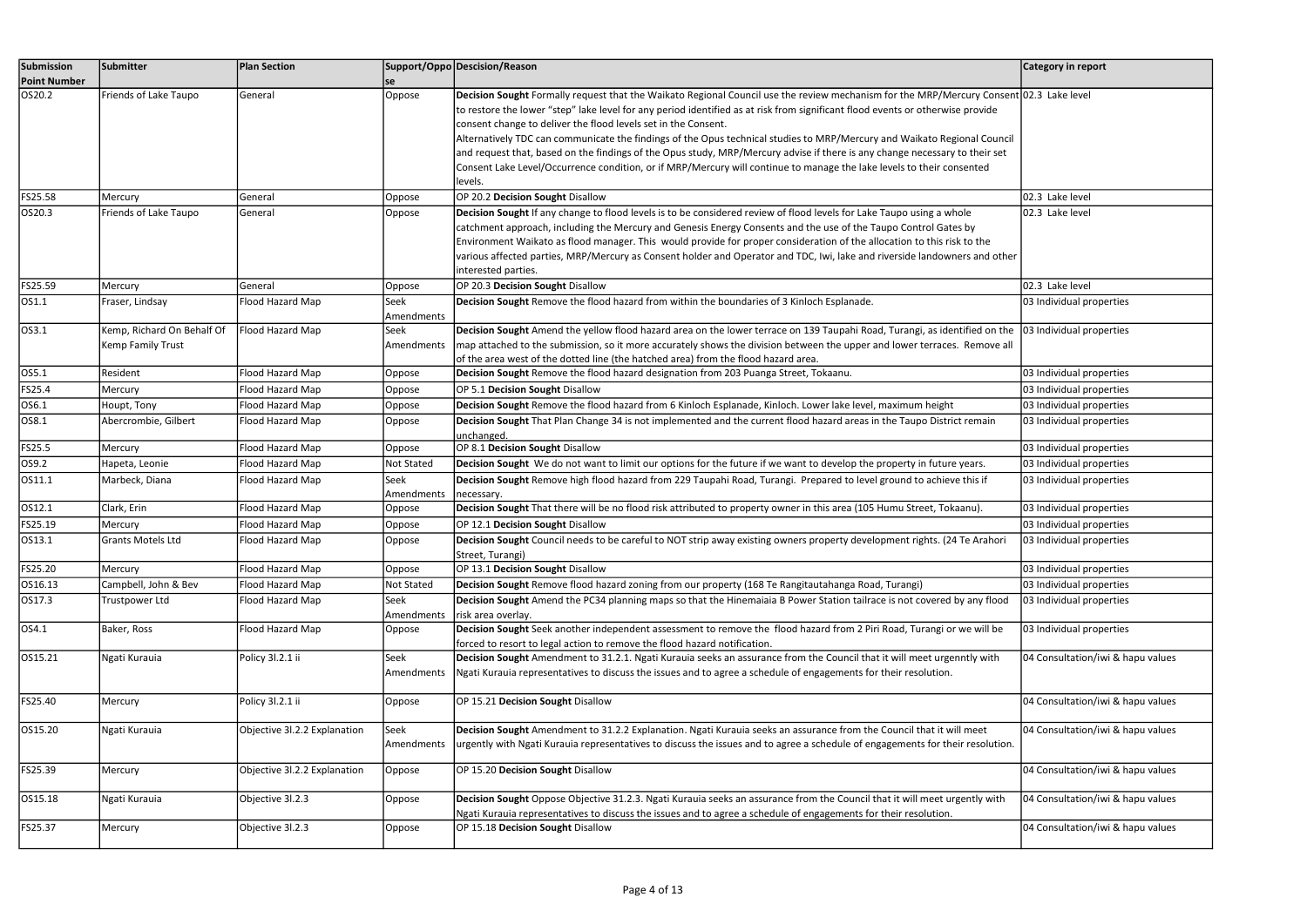| Submission<br><b>Point Number</b> | Submitter     | <b>Plan Section</b> | se                | Support/Oppo Descision/Reason                                                                                                                                                                                                                                                                                                                                                                                                                                                                                                                                                                                                                                                                                                                                                                                                                                                                                                                                                                                                                                       | Category in report                |
|-----------------------------------|---------------|---------------------|-------------------|---------------------------------------------------------------------------------------------------------------------------------------------------------------------------------------------------------------------------------------------------------------------------------------------------------------------------------------------------------------------------------------------------------------------------------------------------------------------------------------------------------------------------------------------------------------------------------------------------------------------------------------------------------------------------------------------------------------------------------------------------------------------------------------------------------------------------------------------------------------------------------------------------------------------------------------------------------------------------------------------------------------------------------------------------------------------|-----------------------------------|
| OS15.19                           | Ngati Kurauia | Objective 3l.2.4    | Seek              | Decision Sought Amendment to objective 31.2.4. Ngati Kurauia seeks an assurance from the Council that it will meet urgently 04 Consultation/iwi & hapu values                                                                                                                                                                                                                                                                                                                                                                                                                                                                                                                                                                                                                                                                                                                                                                                                                                                                                                       |                                   |
|                                   |               |                     | Amendments        | with Ngati Kurauia representatives to discuss the issues and to agree a schedule of engagements for their resolution.                                                                                                                                                                                                                                                                                                                                                                                                                                                                                                                                                                                                                                                                                                                                                                                                                                                                                                                                               |                                   |
| FS25.38                           | Mercury       | Objective 31.2.4    | Oppose            | OP 15.19 Decision Sought Disallow                                                                                                                                                                                                                                                                                                                                                                                                                                                                                                                                                                                                                                                                                                                                                                                                                                                                                                                                                                                                                                   | 04 Consultation/iwi & hapu values |
| OS15.2                            | Ngati Kurauia | General             | Not Stated        | Decision Sought That Council assure and demonstrate to us that such an evaluation have particular regard for the purposes of 04 Consultation/iwi & hapu values<br>the Resource Management Act 1991 (RMA) that pertain to Ngati Kurauia interests and circumstances. In particular we seek<br>further evaluations in respect of the following provisions of the RMA are recognised and provided for:<br>•Section 6(e), "the relationship of Maori and their culture and traditions with their ancestral lands, water, sites, waahi tapu,<br>and other taonga",<br>•Section 6(f) "the protection of historic heritage from inappropriate subdivision, use and development";<br>•Section 6(g) "the protection of protected customary rights"<br>•Section 7(a) which requires that 'kaitiakitanga' be exercised<br>•Section 8 which requires that the principles of the Treaty of Waitangi are taken into account.                                                                                                                                                      |                                   |
| FS25.22                           | Mercury       | General             | Oppose            | OP 15.2 Decision Sought Disallow                                                                                                                                                                                                                                                                                                                                                                                                                                                                                                                                                                                                                                                                                                                                                                                                                                                                                                                                                                                                                                    | 04 Consultation/iwi & hapu values |
| OS15.3                            | Ngati Kurauia | General             | Not Stated        | Decision Sought Ensure that the considerations and issues set out in paragraphs 2-7 of this submission are taken into<br>consideration under any evaluation under section 6(h) of the RMA.                                                                                                                                                                                                                                                                                                                                                                                                                                                                                                                                                                                                                                                                                                                                                                                                                                                                          | 04 Consultation/iwi & hapu values |
| FS25.23                           | Mercury       | General             | Oppose            | OP 15.3 Decision Sought Disallow                                                                                                                                                                                                                                                                                                                                                                                                                                                                                                                                                                                                                                                                                                                                                                                                                                                                                                                                                                                                                                    | 04 Consultation/iwi & hapu values |
| OS15.4                            | Ngati Kurauia | General             | Not Stated        | Decision Sought That Council adopt a collaborative process with Ngati Kurauia hapu, whanau and land owners to develop<br>objectives and policies for risk avoidance, mitigation and to identify tolerable levels of hazard risk.                                                                                                                                                                                                                                                                                                                                                                                                                                                                                                                                                                                                                                                                                                                                                                                                                                    | 04 Consultation/iwi & hapu values |
| FS25.24                           | Mercury       | General             | Oppose            | OP 15.4 Decision Sought Disallow                                                                                                                                                                                                                                                                                                                                                                                                                                                                                                                                                                                                                                                                                                                                                                                                                                                                                                                                                                                                                                    | 04 Consultation/iwi & hapu values |
| OS15.5                            | Ngati Kurauia | General             | <b>Not Stated</b> | Decision Sought That Council take an active consultation and collaboration role that includes the sharing of all information<br>and more active involvement in the evaluation and impact assessment and innovations that may be relate to the issues<br>relevant to Ngati Kurauia stakeholders.                                                                                                                                                                                                                                                                                                                                                                                                                                                                                                                                                                                                                                                                                                                                                                     | 04 Consultation/iwi & hapu values |
| FS25.25                           | Mercury       | General             | Oppose            | OP 15.5 Decision Sought Disallow                                                                                                                                                                                                                                                                                                                                                                                                                                                                                                                                                                                                                                                                                                                                                                                                                                                                                                                                                                                                                                    | 04 Consultation/iwi & hapu values |
| OS15.6                            | Ngati Kurauia | General             | Not Stated        | Decision Sought Ensure that the objectives and the evaluation of the options in the Plan Change 34 have adequate regard to<br>the goals and context of the Ngati Tuwharetoa Iwi Management Plan.                                                                                                                                                                                                                                                                                                                                                                                                                                                                                                                                                                                                                                                                                                                                                                                                                                                                    | 04 Consultation/iwi & hapu values |
| FS25.26                           | Mercury       | General             | Oppose            | OP 15.6 Decision Sought Disallow                                                                                                                                                                                                                                                                                                                                                                                                                                                                                                                                                                                                                                                                                                                                                                                                                                                                                                                                                                                                                                    | 04 Consultation/iwi & hapu values |
| OS15.8                            | Ngati Kurauia | General             | Not Stated        | Decision Sought We request Council to:<br>a) Accurately identify and map the known flood risks in conjunction with values of Ngati Kurauia that are relevant to and<br>consistent with Section 6 (e), (f) and (g) of the Act;<br>b) Evaluate and report on the anticipated future effects from climate change and tectonic subsidence. A risk based approach is<br>ncorporated into the District Plan to reflect Part II of the Act;<br>c) Undertake a wider analysis of resource management issues and risks relating to severe flooding affecting Ngati Kurauia<br>stakeholders, properties, taonga and their economic, social and cultural well-being.<br>d) Extend the flood risk and hazard strategy to account for a wider range of matters than Section 6 (h) of the Act.<br>We request that Council extend the Plan Change to include a significantly wider range of matters pertaining to Part II of the<br>Act as noted above as all these matters are actually or potentially and significantly impacted upon in the event of a serious<br>flood hazard. | 04 Consultation/iwi & hapu values |
| FS25.27                           | Mercury       | General             | Oppose            | OP 15.8 Decision Sought Disallow                                                                                                                                                                                                                                                                                                                                                                                                                                                                                                                                                                                                                                                                                                                                                                                                                                                                                                                                                                                                                                    | 04 Consultation/iwi & hapu values |
| OS15.9                            | Ngati Kurauia | General             | Not Stated        | Decision Sought We request that Council comprehensively evaluates the benefits and costs of environmental, economic,<br>social and cultural effects as they relate specifically to Ngati Kurauia hapu, whanau and land owner values.                                                                                                                                                                                                                                                                                                                                                                                                                                                                                                                                                                                                                                                                                                                                                                                                                                | 04 Consultation/iwi & hapu values |
| FS25.28                           | Mercury       | General             | Oppose            | OP 15.9 Decision Sought Disallow                                                                                                                                                                                                                                                                                                                                                                                                                                                                                                                                                                                                                                                                                                                                                                                                                                                                                                                                                                                                                                    | 04 Consultation/iwi & hapu values |
| OS15.13                           | Ngati Kurauia | General             | Not Stated        | Decision Sought To receive clarity on what "to have a two-step engagement process" really means. Ngati Kurauia, therefore,<br>request that Council engage in a more informative manner with residents and land owners in the Tokaanu Basin.                                                                                                                                                                                                                                                                                                                                                                                                                                                                                                                                                                                                                                                                                                                                                                                                                         | 04 Consultation/iwi & hapu values |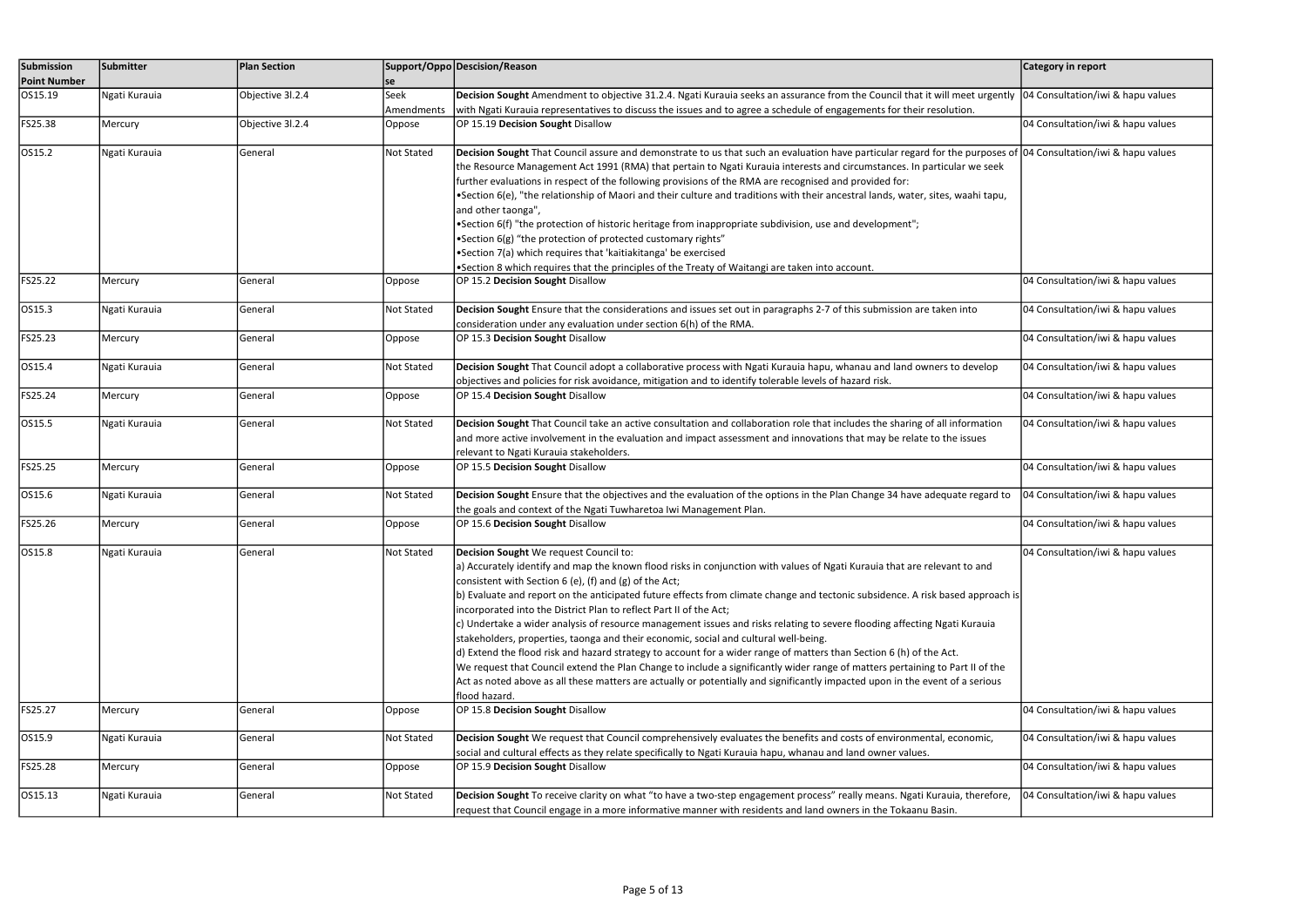| Submission          | Submitter          | <b>Plan Section</b> |            | Support/Oppo Descision/Reason                                                                                                                                                                                                       | Category in report                |
|---------------------|--------------------|---------------------|------------|-------------------------------------------------------------------------------------------------------------------------------------------------------------------------------------------------------------------------------------|-----------------------------------|
| <b>Point Number</b> |                    |                     | lse        |                                                                                                                                                                                                                                     |                                   |
| OS15.15             | Ngati Kurauia      | General             | Not Stated | Decision Sought That development induced incursions and the failure to implement effective mitigation on any of these                                                                                                               | 04 Consultation/iwi & hapu values |
|                     |                    |                     |            | incursions, be urgently addressed as the future projected likelihood is that Ngati Kurauia may be displaced from their                                                                                                              |                                   |
|                     |                    |                     |            | ancestral lands and taonga.                                                                                                                                                                                                         |                                   |
| FS25.31             | Mercury            | General             | Oppose     | OP 15.15 Decision Sought Disallow                                                                                                                                                                                                   | 04 Consultation/iwi & hapu values |
| OS15.16             | Ngati Kurauia      | General             | Not Stated | Decision Sought That Council urgently address this issue ("the effects of flooding on waahi tapu, historical occupation,                                                                                                            | 04 Consultation/iwi & hapu values |
|                     |                    |                     |            | geothermal taonga and fertile soils used for extensive gardening, have never been addressed following serious flooding                                                                                                              |                                   |
|                     |                    |                     |            | incidents") and provide an urgent, fair and equitable solution. Ngati Kurauia request that Council seriously consider the                                                                                                           |                                   |
|                     |                    |                     |            | following:                                                                                                                                                                                                                          |                                   |
|                     |                    |                     |            | a) That the owners of Maori lands that are utilized to provide a public good or service to the community or nation (such as                                                                                                         |                                   |
|                     |                    |                     |            | flood mitigation, prevention, risk reduction) be rewarded by a form of dispensation and/or reward that fairly and equitably                                                                                                         |                                   |
|                     |                    |                     |            | recognizes the contribution of the land and/or its loss of productive capacity or opportunity cost.<br>b) That the cultural, spiritual, environmental and social values of the land impacted by the risk and hazard associated with |                                   |
|                     |                    |                     |            | flooding be seriously and transparently considered by the Council through direct engagement with Ngati Kurauia.                                                                                                                     |                                   |
|                     |                    |                     |            |                                                                                                                                                                                                                                     |                                   |
| FS25.32             | Mercury            | General             | Oppose     | OP 15.16 Decision Sought Disallow                                                                                                                                                                                                   | 04 Consultation/iwi & hapu values |
| OS15.17             | Ngati Kurauia      | General             | Not Stated | Decision Sought Request that an informative and constructive process of consultation be convened directly with Council to                                                                                                           | 04 Consultation/iwi & hapu values |
|                     |                    |                     |            | determine the "Degree of impact on, or interest from iwi/Maori". Ngati Kurauia propose that the agenda for this engagement                                                                                                          |                                   |
|                     |                    |                     |            | include:                                                                                                                                                                                                                            |                                   |
|                     |                    |                     |            | a) The mutual establishment of a clear understanding of flood hazard risks and impacts on Ngati Kurauia and their values and                                                                                                        |                                   |
|                     |                    |                     |            | taonga.                                                                                                                                                                                                                             |                                   |
| FS25.33             | Mercury            | General             | Oppose     | OP 15.17 Decision Sought Disallow                                                                                                                                                                                                   | 04 Consultation/iwi & hapu values |
| OS15.22             | Ngati Kurauia      | General             | Oppose     | Decision Sought Council to consider our circumstances and the risks that confront us in addressing these flood hazards. We                                                                                                          | 04 Consultation/iwi & hapu values |
|                     |                    |                     |            | request that Council to engage with us to find viable solutions and mitigate the risks not only to our future buildings but more                                                                                                    |                                   |
|                     |                    |                     |            | importantly to the mauri (life essence) of Ngati Kurauia. For this reason we request that Council assess and evaluate these                                                                                                         |                                   |
|                     |                    |                     |            | matters seriously in its consideration of the "effects of natural hazards on people, property and the environment" and in the                                                                                                       |                                   |
|                     |                    |                     |            | considerations for achieving the goals of "increasing community resilience to hazard risks, reducing natural hazard risks to                                                                                                        |                                   |
|                     |                    |                     |            | acceptable or tolerable levels and ensuring that there is effective and efficient response and recovery from a natural hazard<br>event".                                                                                            |                                   |
| FS25.34             | Mercury            | General             | Oppose     | OP 15.22 Decision Sought: Disallow                                                                                                                                                                                                  | 04 Consultation/iwi & hapu values |
|                     |                    |                     |            |                                                                                                                                                                                                                                     |                                   |
| OS18.11             | Mercury            | Objective 3l.2.4    | Seek       | Decision Sought Amend Objective 31.2.4 to read:                                                                                                                                                                                     | 05 Infrastructure                 |
|                     |                    |                     | Amendments | Buildings and infrastructure are located and designed to ensure continued operation and to avoid structural damage to                                                                                                               |                                   |
|                     |                    |                     |            | themselves and other infrastructure and property during a flood event with an annual exceedance probability of 1% or less.                                                                                                          |                                   |
| FS24.3              | Trustpower Limited | Objective 3l.2.4    | Support    | OP 18.11 Decision Sought Allow                                                                                                                                                                                                      | 05 Infrastructure                 |
| FS26.5              | Transpower         | Objective 31.2.4    | Support    | OP 18.11 Decision Sought Allow                                                                                                                                                                                                      | 05 Infrastructure                 |
| OS17.15             | Trustpower Ltd     | Policy 3l.2.3 ii    | Support    | Decision Sought Retain Policy 3l.2.3(ii) as notified                                                                                                                                                                                | 05 Infrastructure                 |
| FS26.3              | Transpower         | Policy 31.2.3 ii    | Support    | OP 17.15 Decision Sought Allow                                                                                                                                                                                                      | 05 Infrastructure                 |
| OS17.8              | Trustpower Ltd     | Policy 31.2.3 iii   | Seek       | Decision Sought Amend Policy 31.2.3 (iii) so it does not apply to buildings associated with hydro electricity generation activities 05 Infrastructure                                                                               |                                   |
|                     |                    |                     | Amendments | as follows:                                                                                                                                                                                                                         |                                   |
|                     |                    |                     |            | iii. Control the design of new buildings and minor additions, that are not for hydro electricity generation activities, in low and                                                                                                  |                                   |
| OS17.9              | Trustpower Ltd     | Policy 3l.2.3 iv    | Seek       | Decision Sought Amend Policy 31.2.3 (iv) so they do not apply to buildings associated with hydro electricity generation                                                                                                             | 05 Infrastructure                 |
|                     |                    |                     | Amendments | activities as follows:                                                                                                                                                                                                              |                                   |
|                     |                    |                     |            | iv. Control the design of minor additions to existing buildings, that are not for hydro electricity generation activities, in high                                                                                                  |                                   |
|                     |                    |                     |            | flood hazard areas. This acknowledges the existing investment on the site but recognises the overriding need to keep people                                                                                                         |                                   |
|                     |                    |                     |            | safe.                                                                                                                                                                                                                               |                                   |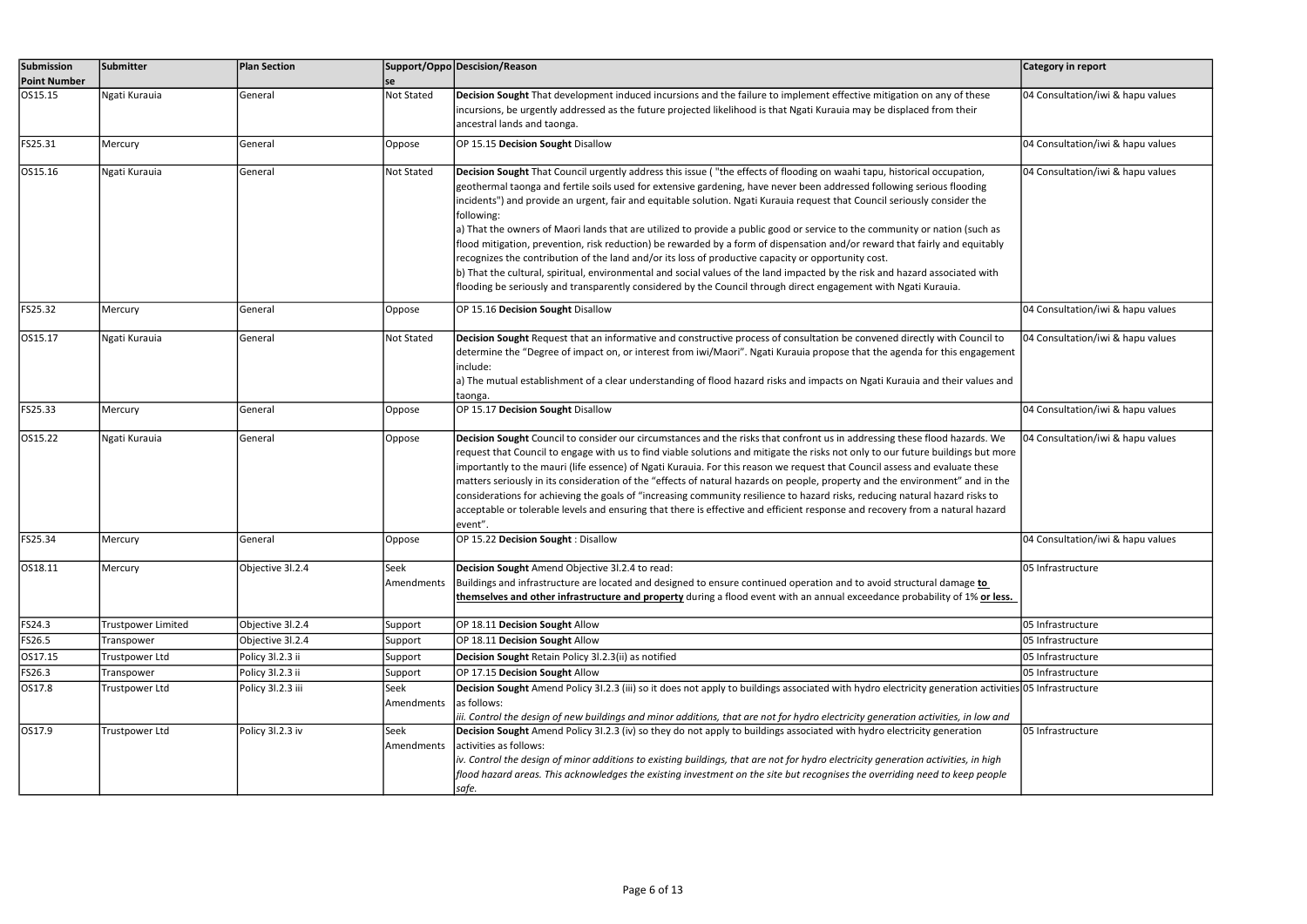| Submission<br><b>Point Number</b> | Submitter                    | <b>Plan Section</b>                       |                       | Support/Oppo Descision/Reason                                                                                                                      | Category in report |
|-----------------------------------|------------------------------|-------------------------------------------|-----------------------|----------------------------------------------------------------------------------------------------------------------------------------------------|--------------------|
| OS17.10                           | Trustpower Ltd               | Policy 3l.2.3 v                           | se<br>Seek            | Decision Sought Amend Policy 31.2.3 (v) so it does do not apply to buildings associated with hydro electricity generation                          | 05 Infrastructure  |
|                                   |                              |                                           | Amendments            | activities as follows:                                                                                                                             |                    |
|                                   |                              |                                           |                       | v. Control the design of major additions to existing buildings, that are not for hydro electricity generation activities, in low                   |                    |
|                                   |                              |                                           |                       | and medium flood hazard areas. This acknowledges the existing investment on the site but recognises the overriding need to                         |                    |
|                                   |                              |                                           |                       | keep people safe.                                                                                                                                  |                    |
| OS17.16                           | Trustpower Ltd               | Policy 3l.2.4 i                           | Support               | Decision Sought Retain Policy 31.2.4(i) as notified                                                                                                | 05 Infrastructure  |
| OS17.17                           | Trustpower Ltd               | Policy 3l.2.4 ii                          | Seek                  | Decision Sought Amend Policy 31.2.4(ii) so these provisions do not apply to buildings associated with hydro electricity                            | 05 Infrastructure  |
|                                   |                              |                                           | Amendments            | generation activities.                                                                                                                             |                    |
| OS18.13                           | Mercury                      | Policy 3l.2.4 ii                          | Seek                  | Decision Sought Amend Policy 31.2.4 (ii) to read:                                                                                                  | 05 Infrastructure  |
|                                   |                              |                                           | Amendments            | Control the location and design of new buildings and major additions to existing buildings in low and medium flood hazard                          |                    |
|                                   |                              |                                           |                       | areas to avoid structural damage to themselves and other infrastructure and property during significant flood events a flood                       |                    |
|                                   |                              |                                           |                       | event with an annual exceedance probability of 1% or less.                                                                                         |                    |
| OS17.12                           | Trustpower Ltd               | Policy 3l.2.4 iv                          | Seek                  | Decision Sought Amend Policy 31.2.4(iv), as follows (or relief to like effect to give effect to the submission point):                             | 05 Infrastructure  |
|                                   |                              |                                           | Amendments            | (iv) Provide for, infrastructure (and buildings that enclose that infrastructure), and subdivision for infrastructure $\epsilon$ that is not       |                    |
|                                   |                              |                                           |                       | vulnerable to flood risk or has a functional requirement to be in a flood hazard area.                                                             |                    |
| FS25.52                           | Mercury                      | Policy 3l.2.4 iv                          | Oppose                | OP 17.12 Decision Sought Disallow                                                                                                                  | 05 Infrastructure  |
| OS18.14                           | Mercury                      | Policy 3l.2.4 iv                          | Seek                  | Decision Sought Amend Policy 31.2.4 (iv) to read:                                                                                                  | 05 Infrastructure  |
|                                   |                              |                                           | Amendments            | Provide for, infrastructure (and buildings that enclose that infrastructure), and subdivision for infrastructure that is not                       |                    |
|                                   |                              |                                           |                       | vulnerable to flood risk will not be functionally compromised or result in adverse effects on other infrastructure (and                            |                    |
|                                   |                              |                                           |                       | buildings that enclose that infrastructure) as a result of flooding or has a functional requirement to be in a flood hazard                        |                    |
| FS24.4                            | Trustpower Limited           | Policy 3l.2.4 iv                          | Support               | OP 18.14 Decision Sought Allow                                                                                                                     | 05 Infrastructure  |
| FS26.6                            | Transpower                   | Policy 3l.2.4 iv                          | Support               | OP 18.14 Decision Sought Allow                                                                                                                     | 05 Infrastructure  |
| OS17.13                           | Trustpower Ltd               | Policy 3l.2.4 v                           | Seek                  | Decision Sought Amend Policy 31.2.4(v), as follows (or relief to like effect to give effect to the submission point):                              | 05 Infrastructure  |
|                                   |                              |                                           | Amendments            | (v) Avoid infrastructure (and buildings that enclose that infrastructure), and subdivision for infrastructure, that is not                         |                    |
|                                   |                              |                                           |                       | provided for in (iv) vulnerable to flood risk in a flood hazard area.                                                                              |                    |
| FS25.53                           | Mercury                      | Policy 3l.2.4 v                           | Oppose                | OP 17.13 Decision Sought Disallow                                                                                                                  | 05 Infrastructure  |
| OS18.15                           | Mercury                      | Policy 3l.2.4 v                           | Oppose                | Decision Sought Delete Policy 3l.2.4 (v) by addressing the subject matter in Policy 3l.2.4 (iv):                                                   | 05 Infrastructure  |
|                                   |                              |                                           |                       | Avoid infrastructure (and buildings that enclose that infrastructure), and subdivision for infrastructure, that is vulnerable to-                  |                    |
| FS24.5                            | Trustpower Limited           | Policy 3l.2.4 v                           |                       | flood risk in a flood hazard area.<br>OP 18.15 Decision Sought Allow                                                                               | 05 Infrastructure  |
| FS26.7                            |                              |                                           | Support               | OP 18.15 Decision Sought Allow                                                                                                                     | 05 Infrastructure  |
|                                   | Transpower<br>Trustpower Ltd | Policy 3l.2.4 v<br>4e District Wide Rules | Support               | Decision Sought Retain the District Wide Rules in 4e.9 but include the following new definition of "hydro electricity generation 05 Infrastructure |                    |
| OS17.2                            |                              |                                           | Support               | activities" so it is clear what activities are covered by Rule 4e.9.16 (or relief to like effect to give effect to the submission                  |                    |
|                                   |                              |                                           |                       | point).                                                                                                                                            |                    |
|                                   |                              |                                           |                       | Hydro electricity generation activities means the construction, operation, maintenance and upgrade of structures associated                        |                    |
|                                   |                              |                                           |                       | with hydro electricity generation.                                                                                                                 |                    |
|                                   |                              |                                           |                       |                                                                                                                                                    |                    |
| FS25.48                           | Mercury                      | 4e District Wide Rules                    | Oppose                | OP 17.2 Decision Sought Disallow                                                                                                                   | 05 Infrastructure  |
| OS22.12                           | <b>Transpower</b>            | 4e District Wide Rules                    | Seek                  | Decision Sought Add following text beneath heading "4e.9 Flood Hazard Area":                                                                       | 05 Infrastructure  |
|                                   |                              |                                           | Amendments            | "EXEMPTION: Rules 4e.9.1-4e.9.8 do not apply to infrastructure."                                                                                   |                    |
| FS25.76                           | Mercury                      | 4e District Wide Rules                    | Support               | OP 22.12 Decision Sought Allow                                                                                                                     | 05 Infrastructure  |
| OS22.4                            | Transpower                   | Rule 4e.9.1                               | Seek                  | Decision Sought Delete the following text from rule 4e.9.1:<br>"(excluding those associated with infrastructure)"                                  | 05 Infrastructure  |
| FS25.68                           | Mercury                      | Rule 4e.9.1                               | Amendments<br>Support | OP 22.4 Decision Sought Allow                                                                                                                      | 05 Infrastructure  |
| OS22.5                            |                              | Rule 4e.9.2                               | Seek                  | Decision Sought Delete the following text from rule 4e.9.2:                                                                                        | 05 Infrastructure  |
|                                   | Franspower                   |                                           | Amendments            | "(excluding those associated with infrastructure)"                                                                                                 |                    |
| FS25.69                           | Mercury                      | Rule 4e.9.2                               | Support               | OP 22.5 Decision Sought Allow                                                                                                                      | 05 Infrastructure  |
| OS22.6                            | <b>Franspower</b>            | Rule 4e.9.3                               | Seek                  | Decision Sought Delete the following text from rule 4e.9.3:                                                                                        | 05 Infrastructure  |
|                                   |                              |                                           | Amendments            | "(excluding those associated with infrastructure)"                                                                                                 |                    |
| FS25.70                           | Mercury                      | Rule 4e.9.3                               | Support               | OP 22.6 Decision Sought Allow                                                                                                                      | 05 Infrastructure  |
| OS22.7                            | Transpower                   | Rule 4e.9.4                               | Seek                  | Decision Sought Delete the following text from rule 4e.9.4:                                                                                        | 05 Infrastructure  |
|                                   |                              |                                           | Amendments            | "(excluding those associated with infrastructure)"                                                                                                 |                    |
|                                   |                              |                                           |                       |                                                                                                                                                    |                    |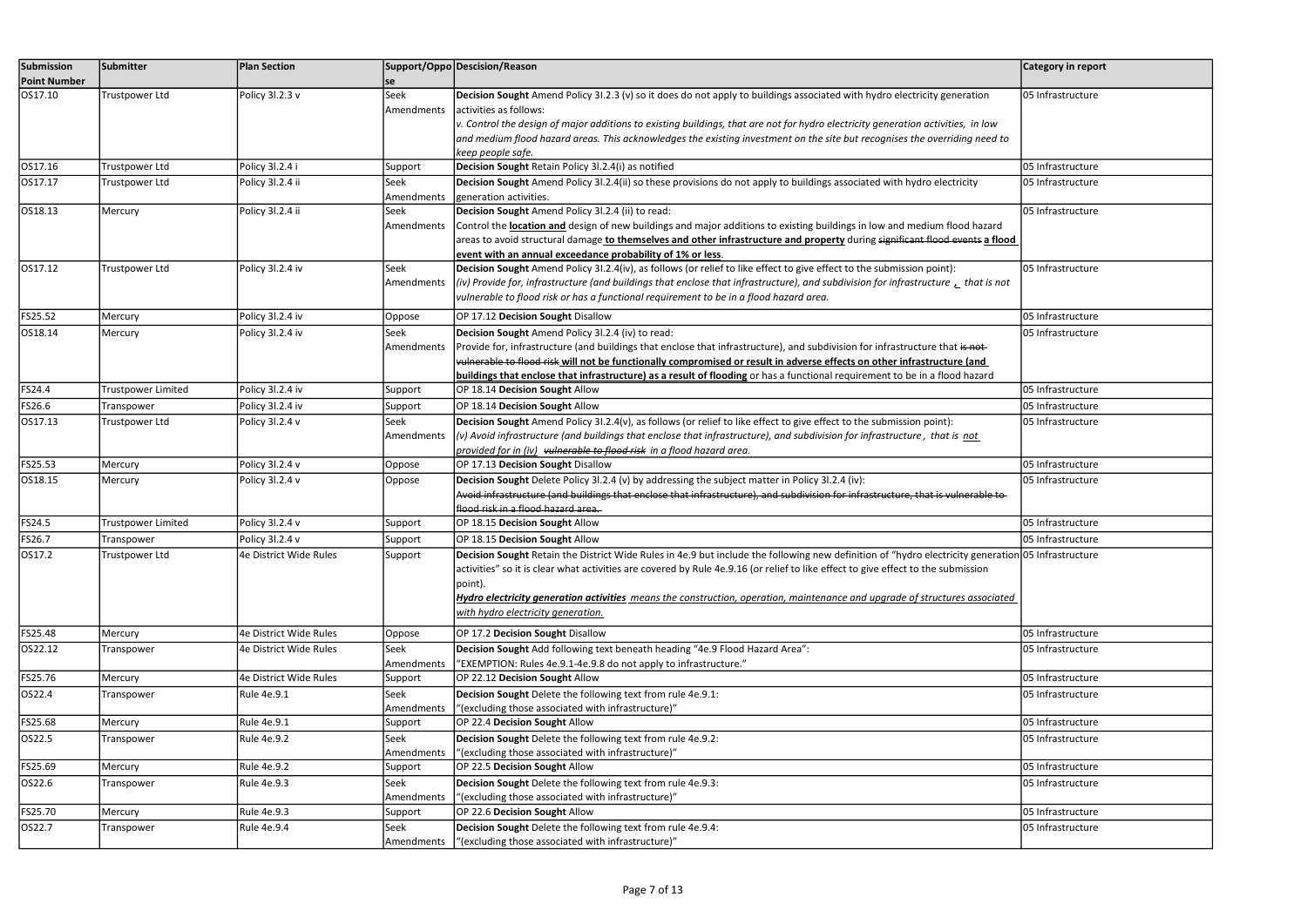| Submission<br><b>Point Number</b> | Submitter                            | <b>Plan Section</b> |            | Support/Oppo Descision/Reason                                                                                                                                                                                      | <b>Category in report</b> |
|-----------------------------------|--------------------------------------|---------------------|------------|--------------------------------------------------------------------------------------------------------------------------------------------------------------------------------------------------------------------|---------------------------|
| FS25.71                           | Mercury                              | Rule 4e.9.4         | Support    | OP 22.7 Decision Sought Allow                                                                                                                                                                                      | 05 Infrastructure         |
| OS22.8                            | Transpower                           | Rule 4e.9.5         | Seek       | Decision Sought Delete the following text from rule 4e.9.5:                                                                                                                                                        | 05 Infrastructure         |
|                                   |                                      |                     | Amendments | "(excluding those associated with infrastructure)"                                                                                                                                                                 |                           |
| FS25.72                           | Mercury                              | <b>Rule 4e.9.5</b>  | Support    | OP 22.8 Decision Sought Allow                                                                                                                                                                                      | 05 Infrastructure         |
| OS17.14                           | Trustpower Ltd                       | Rule 4e.9.6         | Support    | Decision Sought Retain Rule 4e.9.6                                                                                                                                                                                 | 05 Infrastructure         |
| OS22.9                            | Transpower                           | Rule 4e.9.6         | Seek       | Decision Sought Delete the following text from rule 4e.9.6:                                                                                                                                                        | 05 Infrastructure         |
|                                   |                                      |                     | Amendments | "(excluding those associated with infrastructure)"                                                                                                                                                                 |                           |
| FS25.73                           | Mercury                              | Rule 4e.9.6         | Support    | OP 22.9 Decision Sought Allow                                                                                                                                                                                      | 05 Infrastructure         |
| OS22.10                           | Transpower                           | Rule 4e.9.7         | Seek       | Decision Sought Delete the following text from rule 4e.9.7:                                                                                                                                                        | 05 Infrastructure         |
|                                   |                                      |                     | Amendments | "(excluding those associated with infrastructure)"                                                                                                                                                                 |                           |
| FS25.74                           | Mercury                              | Rule 4e.9.7         | Support    | OP 22.10 Decision Sought Allow                                                                                                                                                                                     | 05 Infrastructure         |
| OS22.11                           | Transpower                           | Rule 4e.9.8         | Seek       | Decision Sought Delete the following text from rule 4e.9.8:                                                                                                                                                        | 05 Infrastructure         |
|                                   |                                      |                     | Amendments | "(excluding those associated with infrastructure)"                                                                                                                                                                 |                           |
| FS25.75                           | Mercury                              | Rule 4e.9.8         | Support    | OP 22.11 Decision Sought Allow                                                                                                                                                                                     | 05 Infrastructure         |
| OS22.13                           | Transpower                           | Rule 4e.9.13        | Support    | Decision Sought Retain rule 4e.9.13                                                                                                                                                                                | 05 Infrastructure         |
| OS22.14                           | Transpower                           | Rule 4e.9.14        | Support    | Decision Sought Retain rule 4e.9.14                                                                                                                                                                                | 05 Infrastructure         |
| OS18.8                            | Mercury                              | Rule 4e.9.15        | Support    | Decision Sought Retain Rule 4e.9.15 in the same or similar form.                                                                                                                                                   | 05 Infrastructure         |
| FS24.18                           | <b>Trustpower Limited</b>            | Rule 4e.9.15        | Support    | OP 18.8 Decision Sought Allow                                                                                                                                                                                      | 05 Infrastructure         |
| OS22.15                           | Transpower                           | Rule 4e.9.15        | Support    | Decision Sought Retain rule 4e.9.15                                                                                                                                                                                | 05 Infrastructure         |
| OS2.1                             | Unison Networks Limited              | Rule 4e.9.16        | Seek       | Decision Sought Amend rule 4e.9.16 to include the following underlined additions: '4e.9.16 Any operation,                                                                                                          | 05 Infrastructure         |
|                                   |                                      |                     | Amendments | maintenance, replacement or upgrading of existing, or construction of new:'                                                                                                                                        |                           |
| FS24.7                            | <b>Trustpower Limited</b>            | Rule 4e.9.16        | Support    | OP 2.1 Decision Sought Allow                                                                                                                                                                                       | 05 Infrastructure         |
| FS25.1                            | Mercury                              | Rule 4e.9.16        | Support    | OP 2.1 Decision Sought Allow                                                                                                                                                                                       | 05 Infrastructure         |
| OS7.1                             | Kinloch Marina Ltd                   | Rule 4e.9.16        | Support    | Decision Sought Retain rule 4e.9.16                                                                                                                                                                                | 05 Infrastructure         |
| OS14.1                            | Spark Trading New Zealand            | Rule 4e.9.16        | Support    | Decision Sought Retain rule 4e.9.16                                                                                                                                                                                | 05 Infrastructure         |
| OS14.4                            | Limited<br>Spark Trading New Zealand | Rule 4e.9.16        |            | Decision Sought The statement regarding the NESTF 2016, before rule 4e.9.16, be amended to make it clear that it only                                                                                              | 05 Infrastructure         |
|                                   | Limited                              |                     | Support    | applies to facility operators as defined in the NESTF 2016.                                                                                                                                                        |                           |
| OS22.2                            | Transpower                           | Rule 4e.9.16        | Support    | Decision Sought Retain the note under rule 4e.9.16 that states "For rule 4e.9.16 electricity transmission activities mean part                                                                                     | 05 Infrastructure         |
|                                   |                                      |                     |            | of the national grid of transmission lines and cables (aerial, underground and undersea, including the high-voltage direct                                                                                         |                           |
|                                   |                                      |                     |            | current link), stations and sub-stations and other works used to connect grid injection points and grid exit points to convey                                                                                      |                           |
|                                   |                                      |                     |            | electricity throughout the North and South Islands of New Zealand."                                                                                                                                                |                           |
| FS24.6                            | <b>Trustpower Limited</b>            | Rule 4e.9.16        | Support    | OP 22.2 Decision Sought Allow                                                                                                                                                                                      | 05 Infrastructure         |
| OS22.16                           | Transpower                           | Rule 4e.9.16        | Support    | Decision Sought Retain rule 4e.9.16                                                                                                                                                                                | 05 Infrastructure         |
| OS2.2                             | Unison Networks Limited              | Rule 4e.9.17        | Seek       | Decision Sought Amend rule 4e.9.17 to include the following underlined additions: 4e.9.17 Any operation,                                                                                                           | 05 Infrastructure         |
|                                   |                                      |                     | Amendments | maintenance, replacement, or minor upgrading of existing above ground infrastructure (and buildings that enclose them), in                                                                                         |                           |
|                                   |                                      |                     |            | any flood hazard area is a <b>permitted activity.</b>                                                                                                                                                              |                           |
| FS25.2                            | Mercury                              | Rule 4e.9.17        | Support    | OP 2.2 Decision Sought Allow                                                                                                                                                                                       | 05 Infrastructure         |
| FS26.1                            | Transpower                           | Rule 4e.9.17        | Support    | OP 2.2 Decision Sought Allow                                                                                                                                                                                       | 05 Infrastructure         |
| OS2.3                             | Unison Networks Limited              | Rule 4e.9.17        | Oppose     | Decision Sought That the definition of 'minor upgrading' for rule 4e.9.17 be replaced with the definition that is currently used 05 Infrastructure<br>in rule 4e.14.4 (District Wide Rules for Network Utilities). |                           |
| FS25.3                            | Mercury                              | Rule 4e.9.17        | Oppose     | OP 2.3 Decision Sought Disallow                                                                                                                                                                                    | 05 Infrastructure         |
| FS26.2                            | Transpower                           | Rule 4e.9.17        | Support    | OP 2.3 Decision Sought Allow                                                                                                                                                                                       | 05 Infrastructure         |
| OS14.2                            | Spark Trading New Zealand            | Rule 4e.9.17        | Support    | Decision Sought Retain rule 4e.9.17                                                                                                                                                                                | 05 Infrastructure         |
|                                   | Limited                              |                     |            |                                                                                                                                                                                                                    |                           |
| OS18.9                            | Mercury                              | Rule 4e.9.17        | Support    | Decision Sought Retain Rule 4e.9.17 in the same or similar form.                                                                                                                                                   | 05 Infrastructure         |
| FS24.19                           | <b>Trustpower Limited</b>            | Rule 4e.9.17        | Support    | OP 18.9 Decision Sought Allow                                                                                                                                                                                      | 05 Infrastructure         |
| OS14.3                            | Spark Trading New Zealand            | Rule 4e.9.18        | Support    | Decision Sought Retain rule 4e.9.18 including the restricted discretionary status and matters of discretion.                                                                                                       | 05 Infrastructure         |
|                                   | Limited                              |                     |            |                                                                                                                                                                                                                    |                           |
| OS18.2                            | Mercury                              | Rule 4e.9.18        | Support    | Decision Sought Retain Rule 4e.9.18 in the same or similar form.                                                                                                                                                   | 05 Infrastructure         |
| FS24.16                           | <b>Trustpower Limited</b>            | Rule 4e.9.18        | Support    | OP 18.2 Decision Sought Allow                                                                                                                                                                                      | 05 Infrastructure         |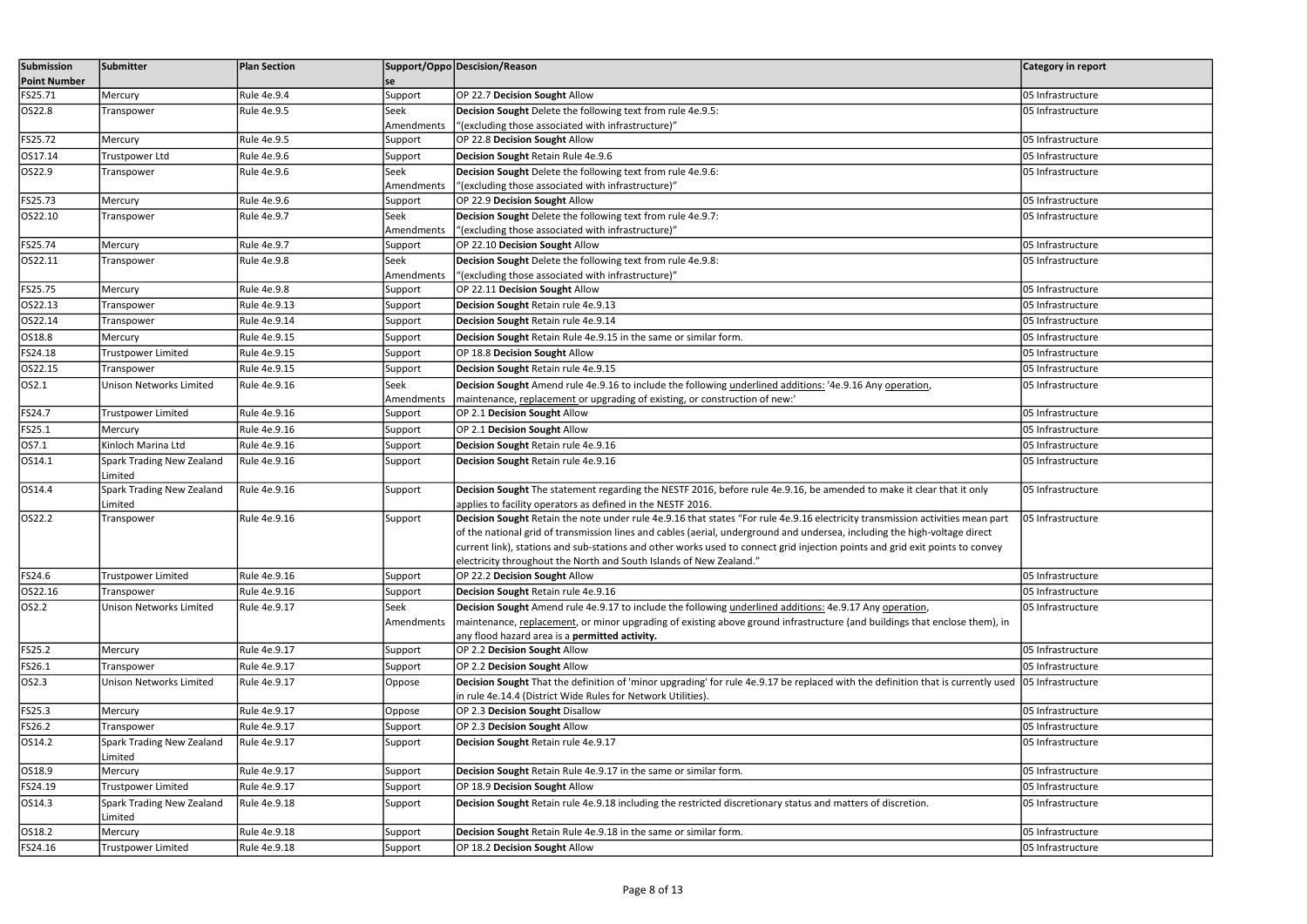| Submission          | Submitter                       | <b>Plan Section</b> |                       | Support/Oppo Descision/Reason                                                                                                                                                                                                             | Category in report      |
|---------------------|---------------------------------|---------------------|-----------------------|-------------------------------------------------------------------------------------------------------------------------------------------------------------------------------------------------------------------------------------------|-------------------------|
| <b>Point Number</b> |                                 |                     | se                    |                                                                                                                                                                                                                                           |                         |
| OS22.3              | Transpower                      | Rule 4e.9.18        | Seek                  | Decision Sought Amend rule 4e.9.18 as follows: Any new above ground infrastructure (and buildings that enclose them), in                                                                                                                  | 05 Infrastructure       |
|                     |                                 |                     | Amendments            | any flood hazard area, that does is not permitted by comply with rule 4e.9.16 is a restricted discretionary activity with the                                                                                                             |                         |
|                     |                                 |                     |                       | matters of discretion restricted to:                                                                                                                                                                                                      |                         |
| OS17.6              | Trustpower Ltd                  | General             | Seek                  | Decision Sought That PC34 be made operative but amended with either:                                                                                                                                                                      | 05 Infrastructure       |
|                     |                                 |                     | Amendments            | •A specific exemption which states its provisions do not apply to hydro electricity generation activities, and inclusion of the<br>following new definition.                                                                              |                         |
|                     |                                 |                     |                       | Hydro electricity generation activities means the construction, operation, maintenance and upgrade of structures                                                                                                                          |                         |
|                     |                                 |                     |                       | associated with hydro electricity generation                                                                                                                                                                                              |                         |
|                     |                                 |                     |                       |                                                                                                                                                                                                                                           |                         |
|                     |                                 |                     |                       | <b>•The amendments requested in the submission</b>                                                                                                                                                                                        |                         |
| FS25.49             | Mercury                         | General             | Oppose                | OP 17.6 Decision Sought Disallow                                                                                                                                                                                                          | 05 Infrastructure       |
| OS18.7              | Mercury                         | Rule 4e.9.16        | Support               | Decision Sought Retain Rule 4e.9.16 in the same or similar form.                                                                                                                                                                          | 05 Infrastructure       |
| FS24.17             | <b>Trustpower Limited</b>       | Rule 4e.9.16        | Support               | OP 18.7 Decision Sought Allow                                                                                                                                                                                                             | 05 Infrastructure       |
| OS22.1              | Transpower                      | Rule 4e.9.16        | Seek                  | Decision Sought Delete the statement "The provisions of the National Environmental Standards for Telecommunication                                                                                                                        | 05 Infrastructure       |
|                     |                                 |                     | Amendments            | Facilities prevail over the following Infrastructure rules" before rule 4e.9.16 and replace it with a clearer statement of intent                                                                                                         |                         |
|                     |                                 |                     |                       | for the purpose of these rules.                                                                                                                                                                                                           |                         |
| OS13.2              | Grants Motels Ltd               | General             | Oppose                | Decision Sought More emphasis should be given to the provision of stop banks or water diversion schemes to prevent the                                                                                                                    | 06 Physical protection  |
|                     |                                 |                     |                       | spread of water to low and medium hazard areas in such an event. Also allowing water to divert to its lowest point and not be<br>prevented from doing so by roads that are built higher than the ground and act as dams.                  |                         |
| FS25.21             | Mercury                         | General             | Oppose                | OP 13.2 Decision Sought Disallow                                                                                                                                                                                                          | 06 Physical protection  |
| OS16.3              | Campbell, John & Bev            | General             | <b>Not Stated</b>     | Decision Sought Placing of a small stopbank in this area (near the Flight property in the Hirangi Road area) is the most                                                                                                                  | 06 Physical protection  |
|                     |                                 |                     |                       | urgently needed action of both Council's and no amount of District Plan changes will protect anything while this remains                                                                                                                  |                         |
|                     |                                 |                     |                       | neglected.                                                                                                                                                                                                                                |                         |
| OS16.6              | Campbell, John & Bev            | General             | Not Stated            | Decision Sought TDC surpluses could easily be used complete the needed and some additional stopbank works and protect                                                                                                                     | 06 Physical protection  |
|                     |                                 |                     |                       | the property interests of the property owners in Turangi. This would be much more preferable than this bureaucratic planning                                                                                                              |                         |
|                     |                                 |                     |                       | nonsense we are being subjected to in Planni Change 34.                                                                                                                                                                                   |                         |
| FS25.43             | Mercury                         | General             | Oppose                | OP 16.6 Decision Sought Disallow                                                                                                                                                                                                          | 06 Physical protection  |
| OS16.8              | Campbell, John & Bev            | General             | Not Stated            | Decision Sought Periodic removal of gravels and sediments may need consideration to ensure the bed of the river does not                                                                                                                  | 06 Physical protection  |
|                     |                                 |                     |                       | aggrade.                                                                                                                                                                                                                                  |                         |
| OS16.9              | Campbell, John & Bev            | General             | Not Stated            | Decision Sought Complete the stopbank on Hirangi Road by closing the low spot.                                                                                                                                                            | 06 Physical protection  |
| OS16.12             | Campbell, John & Bev            | General             | Not Stated            | Decision Sought The real need is physical works such as stop-banking along the Kohineheke-Cresent Reserve, Turangi. No                                                                                                                    | 06 Physical protection  |
| FS25.44             |                                 |                     |                       | planning encumbrances should be placed on our properties.<br>OP 16.12 Decision Sought Disallow                                                                                                                                            |                         |
|                     | Mercury                         | General             | Oppose                |                                                                                                                                                                                                                                           | 06 Physical protection  |
| OS16.4              | Campbell, John & Bev            | General             | <b>Not Stated</b>     | Decision Sought WRC and TDC must increase its local flood response procedures so that stormwater outfall flap valves are<br>accessible, regularly maintained, and checked they can close when high rainfall events warnings are received. | 06 Physical protection  |
| OS10.2              | Waikato Regional Council        | Rule 4e.9.1         | Seek                  | Decision Sought Amend PPC34 to clarify how activities and buildings are manged.                                                                                                                                                           | 07 Activities/buildings |
|                     |                                 |                     | Amendments            |                                                                                                                                                                                                                                           |                         |
| FS25.6              | Mercury                         | Rule 4e.9.1         | Support               | OP 10.2 Decision Sought Allow                                                                                                                                                                                                             | 07 Activities/buildings |
| OS10.3              | <b>Waikato Regional Council</b> | Rule 4e.9.2         | Seek                  | Decision Sought Amend PPC34 to clarify how activities and buildings are manged.                                                                                                                                                           | 07 Activities/buildings |
|                     |                                 |                     | Amendments            |                                                                                                                                                                                                                                           |                         |
| FS25.7              | Mercury                         | <b>Rule 4e.9.2</b>  | Support               | OP 10.3 Decision Sought Allow                                                                                                                                                                                                             | 07 Activities/buildings |
| OS10.4              | <b>Waikato Regional Council</b> | Rule 4e.9.3         | Seek                  | Decision Sought Amend PPC34 to clarify how activities and buildings are manged.                                                                                                                                                           | 07 Activities/buildings |
|                     |                                 |                     | Amendments            |                                                                                                                                                                                                                                           |                         |
| FS25.8              | Mercury                         | Rule 4e.9.3         | Support               | OP 10.4 Decision Sought Allow                                                                                                                                                                                                             | 07 Activities/buildings |
| OS10.5              | <b>Waikato Regional Council</b> | Rule 4e.9.4         | Seek                  | Decision Sought Amend PPC34 to clarify how activities and buildings are manged.                                                                                                                                                           | 07 Activities/buildings |
|                     |                                 |                     | Amendments            |                                                                                                                                                                                                                                           |                         |
| FS25.9              | Mercury                         | Rule 4e.9.4         | Support               | OP 10.5 Decision Sought Allow                                                                                                                                                                                                             | 07 Activities/buildings |
| OS10.6              | Waikato Regional Council        | Rule 4e.9.5         | Seek                  | Decision Sought Amend PPC34 to clarify how activities and buildings are manged.                                                                                                                                                           | 07 Activities/buildings |
| FS25.10             | Mercury                         | Rule 4e.9.5         | Amendments<br>Support | OP 10.6 Decision Sought Allow                                                                                                                                                                                                             | 07 Activities/buildings |
| OS10.7              | Waikato Regional Council        | Rule 4e.9.6         | Seek                  | Decision Sought Amend PPC34 to clarify how activities and buildings are manged.                                                                                                                                                           | 07 Activities/buildings |
|                     |                                 |                     | Amendments            |                                                                                                                                                                                                                                           |                         |
|                     |                                 |                     |                       |                                                                                                                                                                                                                                           |                         |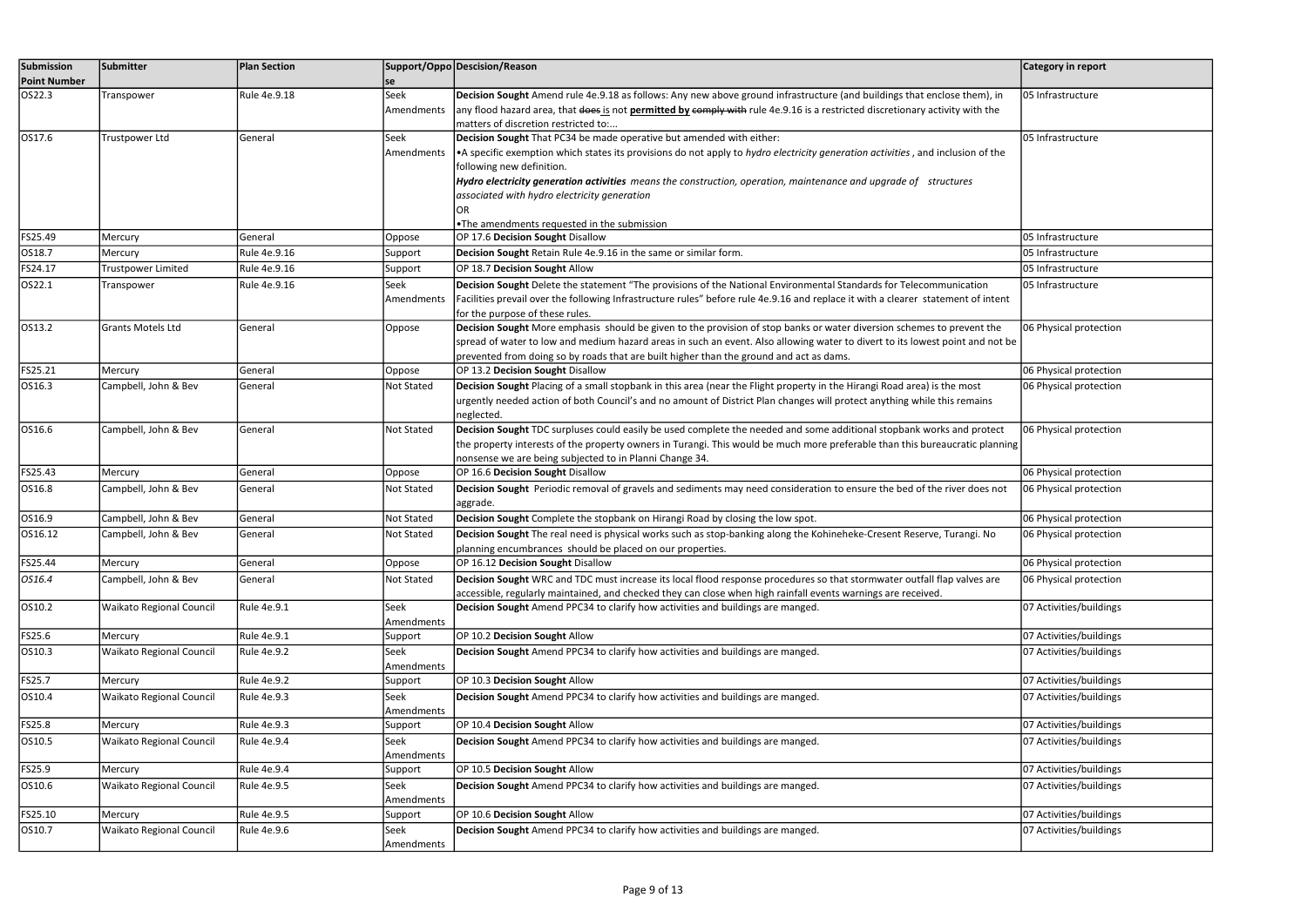| Submission          | Submitter                                  | <b>Plan Section</b>  |                    | Support/Oppo Descision/Reason                                                                                                                                                                                                                                                                                                                                                                                                                                                                                                                                                                                                                                                                                                                            | Category in report            |
|---------------------|--------------------------------------------|----------------------|--------------------|----------------------------------------------------------------------------------------------------------------------------------------------------------------------------------------------------------------------------------------------------------------------------------------------------------------------------------------------------------------------------------------------------------------------------------------------------------------------------------------------------------------------------------------------------------------------------------------------------------------------------------------------------------------------------------------------------------------------------------------------------------|-------------------------------|
| <b>Point Number</b> |                                            |                      | se                 |                                                                                                                                                                                                                                                                                                                                                                                                                                                                                                                                                                                                                                                                                                                                                          |                               |
| FS25.11             | Mercury                                    | Rule 4e.9.6          | Support            | OP 10.7 Decision Sought Allow                                                                                                                                                                                                                                                                                                                                                                                                                                                                                                                                                                                                                                                                                                                            | 07 Activities/buildings       |
| OS10.8              | <b>Waikato Regional Council</b>            | Rule 4e.9.7          | Seek<br>Amendments | Decision Sought Amend PPC34 to clarify how activities and buildings are manged.                                                                                                                                                                                                                                                                                                                                                                                                                                                                                                                                                                                                                                                                          | 07 Activities/buildings       |
| FS25.12             | Mercury                                    | Rule 4e.9.7          | Support            | OP 10.8 Decision Sought Allow                                                                                                                                                                                                                                                                                                                                                                                                                                                                                                                                                                                                                                                                                                                            | 07 Activities/buildings       |
| OS10.9              | Waikato Regional Council                   | <b>Rule 4e.9.8</b>   | Seek<br>Amendments | Decision Sought Amend PPC34 to clarify how activities and buildings are manged.                                                                                                                                                                                                                                                                                                                                                                                                                                                                                                                                                                                                                                                                          | 07 Activities/buildings       |
| FS25.13             | Mercury                                    | <b>Rule 4e.9.8</b>   | Support            | OP 10.9 Decision Sought Allow                                                                                                                                                                                                                                                                                                                                                                                                                                                                                                                                                                                                                                                                                                                            | 07 Activities/buildings       |
| OS10.10             | <b>Waikato Regional Council</b>            | Rule 4e.9.9          | Seek<br>Amendments | Decision Sought Amend PPC34 to clarify how activities and buildings are manged.                                                                                                                                                                                                                                                                                                                                                                                                                                                                                                                                                                                                                                                                          | 07 Activities/buildings       |
| FS25.14             | Mercury                                    | Rule 4e.9.9          | Support            | OP 10.10 Decision Sought Allow                                                                                                                                                                                                                                                                                                                                                                                                                                                                                                                                                                                                                                                                                                                           | 07 Activities/buildings       |
| OS10.11             | Waikato Regional Council                   | Rule 4e.9.10         | Seek<br>Amendments | Decision Sought Amend PPC34 to clarify how activities and buildings are manged.                                                                                                                                                                                                                                                                                                                                                                                                                                                                                                                                                                                                                                                                          | 07 Activities/buildings       |
| FS25.15             | Mercury                                    | Rule 4e.9.10         | Support            | OP 10.11 Decision Sought Allow                                                                                                                                                                                                                                                                                                                                                                                                                                                                                                                                                                                                                                                                                                                           | 07 Activities/buildings       |
| OS10.12             | <b>Waikato Regional Council</b>            | Rule 4e.9.11         | Seek<br>Amendments | Decision Sought Amend PPC34 to clarify how activities and buildings are managed.                                                                                                                                                                                                                                                                                                                                                                                                                                                                                                                                                                                                                                                                         | 07 Activities/buildings       |
| FS25.16             | Mercury                                    | Rule 4e.9.11         | Support            | OP 10.12 Decision Sought Allow                                                                                                                                                                                                                                                                                                                                                                                                                                                                                                                                                                                                                                                                                                                           | 07 Activities/buildings       |
| OS10.13             | <b>Waikato Regional Council</b>            | Rule 4e.9.12         | Seek<br>Amendments | Decision Sought Amend PPC34 to clarify how activities and buildings are manged.                                                                                                                                                                                                                                                                                                                                                                                                                                                                                                                                                                                                                                                                          | 07 Activities/buildings       |
| FS25.17             | Mercury                                    | Rule 4e.9.12         | Support            | OP 10.13 Decision Sought Allow                                                                                                                                                                                                                                                                                                                                                                                                                                                                                                                                                                                                                                                                                                                           | 07 Activities/buildings       |
| OS10.14             | Waikato Regional Council                   | Existing Rule 4e.9.1 | Seek<br>Amendments | Decision Sought Amend PPC34 to ensure that hazardous substances/ hazardous facilities are appropriately located, designed<br>and managed in relation to flood hazard areas.                                                                                                                                                                                                                                                                                                                                                                                                                                                                                                                                                                              | 08 Hazardous substances       |
| FS25.18             | Mercury                                    | Existing Rule 4e.9.1 | Support            | OP 10.14 Decision Sought Allow                                                                                                                                                                                                                                                                                                                                                                                                                                                                                                                                                                                                                                                                                                                           | 08 Hazardous substances       |
| OS19.10             | <b>Federated Farmers of New</b><br>Zealand | Policy 3l.2.3 ii     | Seek<br>Amendments | Decision Sought Amend Policy ii by adding the text underlined as set out below:<br><b>POLICIES</b><br>ii. Avoid locating new buildings (excluding those associated with infrastructure and uninhabited farm buildings) and major<br>additions to existing building (excluding those associated with infrastructure and uninhabited farm buildings) in high<br>flood hazard areas due to the risk to people's lives from flood waters and building debris.                                                                                                                                                                                                                                                                                                | 09 Uninhabited farm buildings |
| FS24.13             | Trustpower Limited                         | Policy 3l.2.3 ii     | Neutral            | OP 19.10 Decision Sought Allow                                                                                                                                                                                                                                                                                                                                                                                                                                                                                                                                                                                                                                                                                                                           | 09 Uninhabited farm buildings |
| OS19.20             | <b>Federated Farmers of New</b><br>Zealand | Policy 3l.2.4 i      | Support            | Decision Sought Amend Policies 31.2.4 i by adding the text underlined as follows:<br>i. Avoid locating new buildings (excluding those associated with infrastructure and uninhabited farm buildings) and major<br>additions to existing buildings (excluding those associated with infrastructure and uninhabited farm buildings) in high flood<br>hazard areas given the likelihood of structural damage.                                                                                                                                                                                                                                                                                                                                               | 09 Uninhabited farm buildings |
| FS24.12             | <b>Trustpower Limited</b>                  | Policy 3l.2.4 i      | Neutral            | OP 19.20 Decision Sought Allow                                                                                                                                                                                                                                                                                                                                                                                                                                                                                                                                                                                                                                                                                                                           | 09 Uninhabited farm buildings |
| OS19.25             | <b>Federated Farmers of New</b><br>Zealand | Rule 4e.9.1          | Seek<br>Amendments | Decision Sought Amend rule for new buildings, 4e.9.1, by adding the text underlined as follows:<br><b>New Buildings</b><br>4e.9.1 Any new building (excluding those associated with infrastructure and uninhabited farm buildings) in a low or medium<br>flood hazard area is a permitted activity provided the floor level is 300mm above the identified maximum flood level.                                                                                                                                                                                                                                                                                                                                                                           | 09 Uninhabited farm buildings |
| OS19.26             | <b>Federated Farmers of New</b><br>Zealand | Rule 4e.9.2          | Seek<br>Amendments | Decision Sought Amend District wide rule for new buildings, 4e.9.2 by adding the text underlined as follows:<br><b>New Buildings</b><br>4e.9.2 Any new building (excluding those associated with infrastructure and uninhabited farm buildings) in a low or medium<br>flood hazard area which does not comply with the standard in rule 4e.9.1 is a restricted discretionaryactivity, with Council's<br>discretion being restricted to:<br>a. The degree to which building, structural or design work to be undertaken can avoid the effects of the flood hazard.<br>b. The nature of the activity, its intended uses including whether the use is temporary or permanent and the degree to which<br>people are put at risk as a result of the activity. | 09 Uninhabited farm buildings |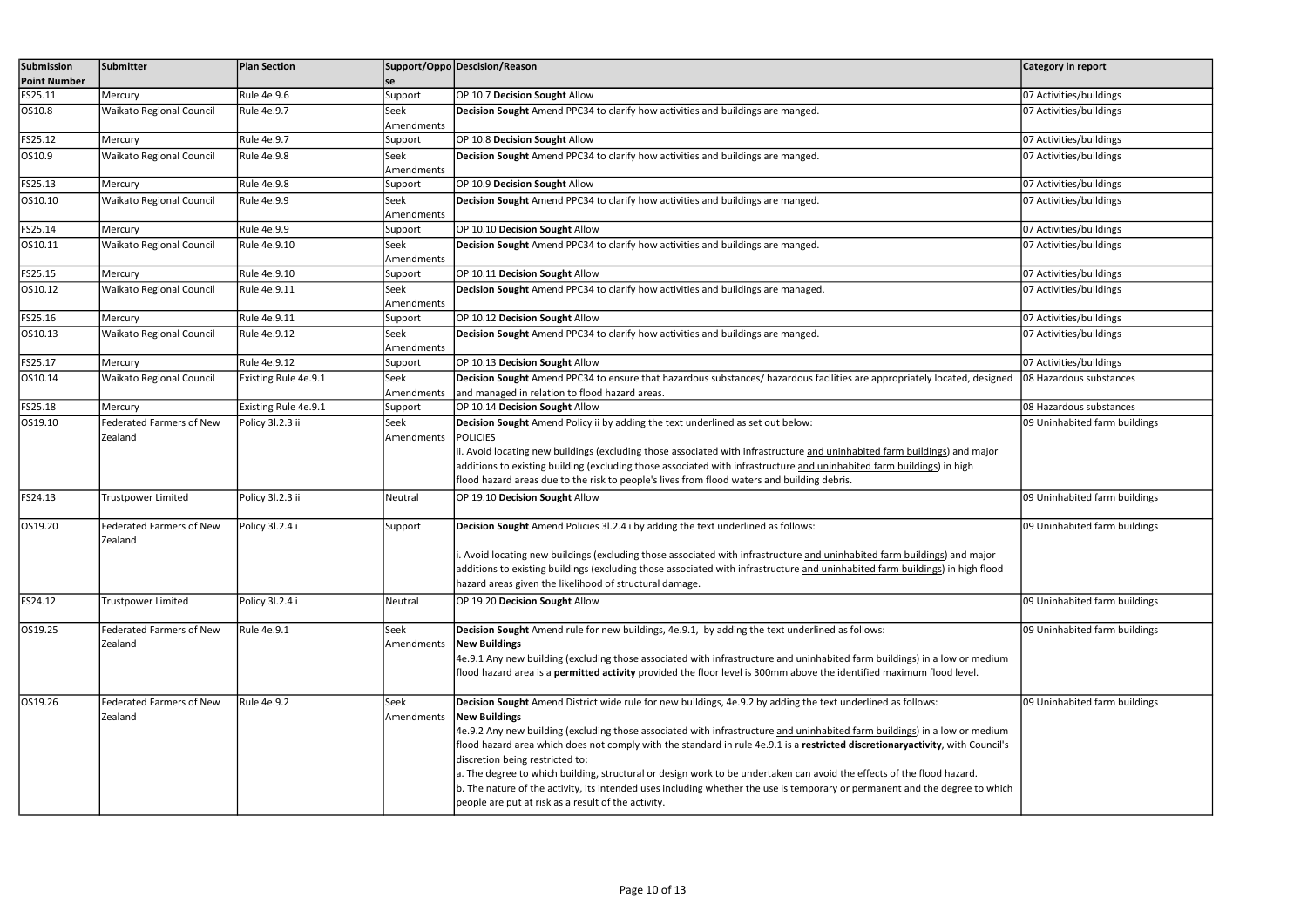| Submission<br><b>Point Number</b> | Submitter                                  | <b>Plan Section</b>    | se                        | Support/Oppo Descision/Reason                                                                                                                                                                                                                                                                                                                                                                                                                                                                                                                                                                                                                                                                                                                                                        | Category in report            |
|-----------------------------------|--------------------------------------------|------------------------|---------------------------|--------------------------------------------------------------------------------------------------------------------------------------------------------------------------------------------------------------------------------------------------------------------------------------------------------------------------------------------------------------------------------------------------------------------------------------------------------------------------------------------------------------------------------------------------------------------------------------------------------------------------------------------------------------------------------------------------------------------------------------------------------------------------------------|-------------------------------|
| OS19.27                           | <b>Federated Farmers of New</b><br>Zealand | Rule 4e.9.3            | Seek<br>Amendments        | Decision Sought Amend District wide rules for new buildings, 4e.9.3 by adding the text underlined as follows:<br><b>New Buildings</b><br>4e.9.3 Any new building (excluding those associated with infrastructure and uninhabited farm buildings) in a high flood hazard<br>area is a non-complying activity.                                                                                                                                                                                                                                                                                                                                                                                                                                                                         | 09 Uninhabited farm buildings |
| OS19.28                           | <b>Federated Farmers of New</b><br>Zealand | Rule 4e.9.4            | Seek<br><b>Amendments</b> | Decision Sought Amend District wide rule for Major Additions, rule 4e.9.4 as follows:<br><b>Major Additions</b><br>4e.9.4 Any major addition to an existing building (excluding those associated with infrastructure and uninhabited farm<br>buildings) in a low or medium flood hazard area is a permitted activity provided the floor level of the addition is 300mm above<br>the identified maximum flood level.                                                                                                                                                                                                                                                                                                                                                                  | 09 Uninhabited farm buildings |
| OS19.29                           | <b>Federated Farmers of New</b><br>Zealand | Rule 4e.9.5            | Seek<br>Amendments        | Decision Sought Amend District wide rule for Major Additions, rule 4e.9.5 as follows:<br><b>Major Additions</b><br>4e.9.5 Any major addition to an existing building (excluding those associated with infrastructure and uninhabited farm<br>buildings) in a low or medium flood hazard area which does not comply with the standard in rule 4e.9.4 is a restricted<br>discretionary activity, with Council's discretion being restricted to:<br>a. The degree to which building, structural or design work to be undertaken can avoid or mitigate the effects of the flood<br>hazard.<br>b. The nature of the activity, its intended uses including whether the use is temporary or permanent and the degree to which                                                               | 09 Uninhabited farm buildings |
| OS19.31                           | <b>Federated Farmers of New</b><br>Zealand | Rule 4e.9.7            | Seek<br>Amendments        | Decision Sought Amend District wide rule for Minor Additions, rule 4e.9.7 as follows:<br><b>Minor Additions</b><br>4e.9.7 One minor addition to an existing building at the date this rule becomes operative (excluding those associated with<br>infrastructure and <i>uninhabited farm buildings</i> ) in a low, medium or high flood hazard area is a <b>permitted activity</b> provided the<br>floor level of the addition is not lower than the existing floor level.                                                                                                                                                                                                                                                                                                            | 09 Uninhabited farm buildings |
| OS19.32                           | <b>Federated Farmers of New</b><br>Zealand | Rule 4e.9.8            | Seek<br>Amendments        | Decision Sought Amend District wide rule for Minor Additions, rules 4e.9.8 as follows:<br><b>Minor Additions</b><br>4e.9.8 Any minor addition to an existing building (excluding those associated with infrastructure and uninhabited farm<br>buildings) in a low, medium or high flood hazard area which does not comply with the standard in rule 4e.9.7 is a restricted<br>discretionary activity, with Council's discretion being restricted to:<br>a. The degree to which building, structural or design work to be undertaken can avoid or mitigate the effects of the flood<br>hazard.<br>b. The nature of the activity, its intended uses including whether the use is temporary or permanent and the degree to which<br>people are put at risk as a result of the activity. | 09 Uninhabited farm buildings |
| OS19.1                            | <b>Federated Farmers of New</b><br>Zealand | Section 10 Definitions | Seek<br>Amendments        | Decision Sought Add a new definition in the 10 Definitions as set out below:<br>Uninhabited farm buildings - means a building or structure which primary purpose is to be used for farming activities or<br>storage of farming equipment, machines, stock or plant and is not used by people to live in nor is it any structure used by<br>people for accommodation, residence, as a dwelling or as an office.                                                                                                                                                                                                                                                                                                                                                                       | 09 Uninhabited farm buildings |
| OS19.30                           | <b>Federated Farmers of New</b><br>Zealand | Rule 4e.9.6            | Seek<br>Amendments        | Decision Sought Amend District wide rule for Major Additions, rules 4e.9.6 as follows:<br><b>Major Additions</b><br>4e.9.6 Any major addition to an existing building (excluding those associated with infrastructure and uninhabited farm<br>buildings) in a high flood hazard area is a non-complying activity.                                                                                                                                                                                                                                                                                                                                                                                                                                                                    | 09 Uninhabited farm buildings |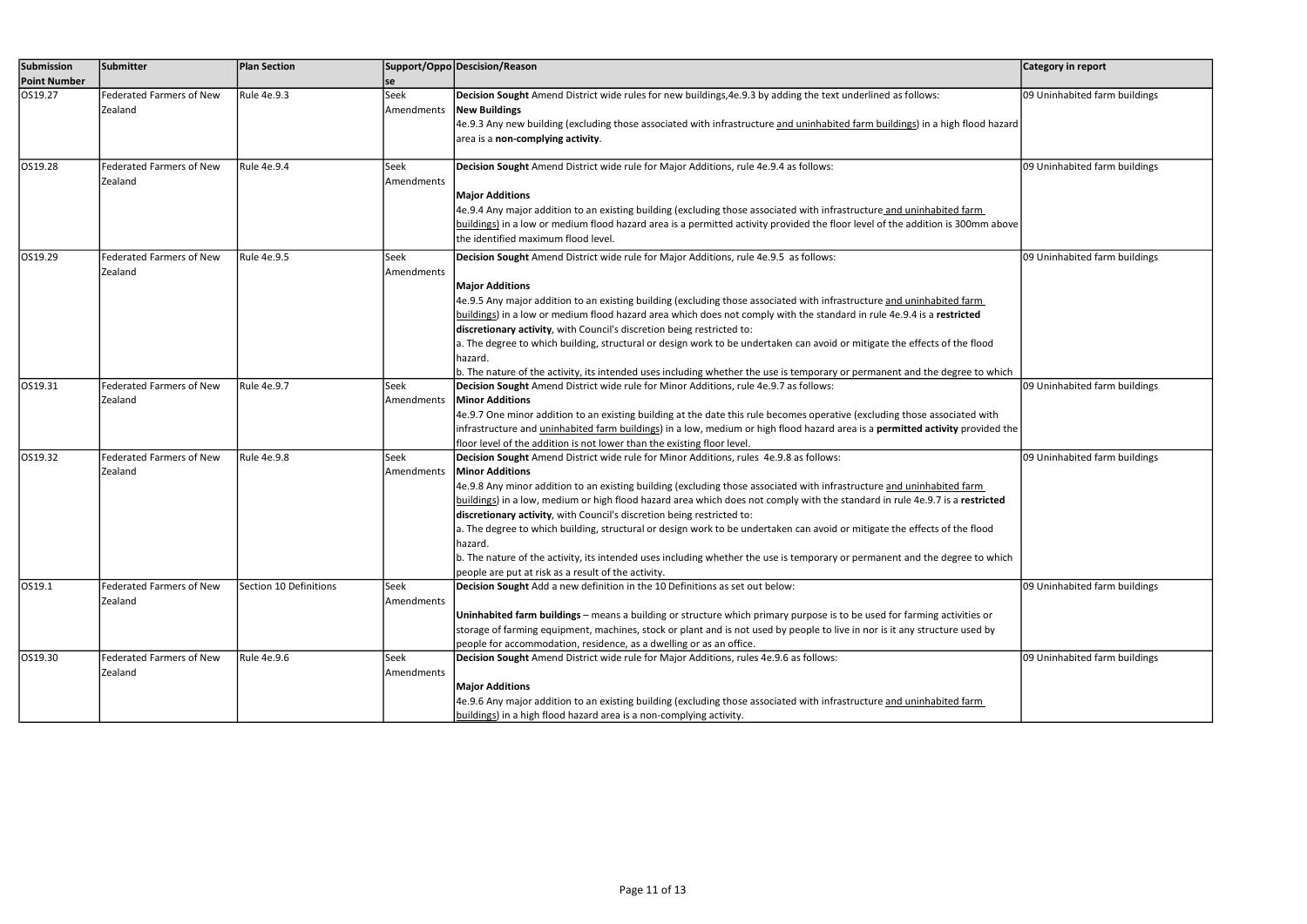| Submission          | Submitter            | <b>Plan Section</b>                   |             | Support/Oppo Descision/Reason                                                                                                                                | Category in report          |
|---------------------|----------------------|---------------------------------------|-------------|--------------------------------------------------------------------------------------------------------------------------------------------------------------|-----------------------------|
| <b>Point Number</b> |                      |                                       | se          |                                                                                                                                                              |                             |
| OS17.4              | Trustpower Ltd       | Section 10 Definitions                | Seek        | Decision Sought Include in Section 10 Definitions new definitions as follows:                                                                                | 10 Definitions              |
|                     |                      |                                       | Amendments  | Infrastructure not vulnerable to flood risk or that has a functional requirement to be in a flood hazard area -includes, but is                              |                             |
|                     |                      |                                       |             | not limited to:                                                                                                                                              |                             |
|                     |                      |                                       |             | Below ground infrastructure and buildings that enclose them.                                                                                                 |                             |
|                     |                      |                                       |             | Stormwater infrastructure and buildings that enclose them.                                                                                                   |                             |
|                     |                      |                                       |             | - Roads.                                                                                                                                                     |                             |
|                     |                      |                                       |             | Marina facilities and buildings that enclose them.                                                                                                           |                             |
|                     |                      |                                       |             | Hydro electricity generation activities and buildings that enclose them.                                                                                     |                             |
|                     |                      |                                       |             | Electricity transmission activities.                                                                                                                         |                             |
|                     |                      |                                       |             | Hydro electricity generation activities means the construction, operation, maintenance and upgrade of structures associated                                  |                             |
|                     |                      |                                       |             | with hydro electricity generation.                                                                                                                           |                             |
|                     |                      |                                       |             | Or any similar amendment with like effect in order to give effect to the submission by Trustpower.                                                           |                             |
| FS25.50             | Mercury              | Section 10 Definitions                | Oppose      | OP 17.4 Decision Sought Disallow                                                                                                                             | 10 Definitions              |
| FS26.8              | Transpower           | Section 10 Definitions                | Oppose      | OP 17.4 Decision Sought Disallow                                                                                                                             | 10 Definitions              |
| OS18.3              | Mercury              | Annual Exceedance Probability         | <b>Seek</b> | Decision Sought Amend in Section 10 Definitions the definition for 'Annual Exceedance Probability (AEP)' to read:                                            | 10 Definitions              |
|                     |                      | (AEP)                                 | Amendments  | Annual Exceedance Probability (AEP) - means the estimated probability of a certain design flood flow being equalled or                                       |                             |
|                     |                      |                                       |             | exceeded an event occurring in any one year -A -for example, a 1% AEP means an event that has an estimated                                                   |                             |
|                     |                      |                                       |             | probability of occurrence of 1 per cent design flood flow has a 1% or 1 in 100 chance of being equalled or exceeded                                          |                             |
|                     |                      |                                       |             | i <del>n</del> any <u><b>one</b> year.</u>                                                                                                                   |                             |
|                     |                      |                                       |             |                                                                                                                                                              |                             |
| FS26.4              | Transpower           | Annual Exceedance Probability Support |             | OP 18.3 Decision Sought Allow                                                                                                                                | 10 Definitions              |
|                     |                      | (AEP)                                 |             |                                                                                                                                                              |                             |
| OS9.1               | Hapeta, Leonie       | Flood Hazard Map                      | Not Stated  | Decision Sought The Taupo District Council should where possible protect the tennis courts on Parehopu Street, Kuratau as it                                 | 11 Community/property value |
|                     |                      |                                       |             | is a community asset.                                                                                                                                        |                             |
| OS16.1              | Campbell, John & Bev | General                               | Not Stated  | Decision Sought Any planning policy should recognise these issues (decline in population, loss of social diversity and devaluing 11 Community/property value |                             |
|                     |                      |                                       |             | residential capital values) and avoid any action that may exacerbate further devaluation of property values than is absolutely                               |                             |
|                     |                      |                                       |             | necessary and a last resort.                                                                                                                                 |                             |
| OS17.1              | Trustpower Ltd       | 3I.1 Introduction ii Flooding         | Seek        | Decision Sought Amend 31.1(ii) as follows (or words to like effect to give effect to the submission point):                                                  | 12 Minor changes            |
|                     |                      |                                       | Amendments  | . Other waterbodies in the district can flood but have not been included in flood modelling and / or $\,$ identified in the planning                         |                             |
|                     |                      |                                       |             | maps as flood hazard areas _ as they:                                                                                                                        |                             |
|                     |                      |                                       |             | • Are spring fed so not as susceptible to flood flows, or                                                                                                    |                             |
|                     |                      |                                       |             | .Have a small catchment area, or                                                                                                                             |                             |
|                     |                      |                                       |             | • Are located in areas where there are relatively few people, limited property at risk and outside future growth areas                                       |                             |
|                     |                      |                                       |             | Or any similar amendment with like effect in order to give effect to the submission by Trustpower.                                                           |                             |
| OS18.6              | Mercury              | 31 Methods                            | Oppose      | Decision Sought Include a new method under 31.3:                                                                                                             | 13 Extreme wave activity    |
|                     |                      |                                       |             | Council will update the flood hazard areas shown on the planning maps and corresponding policies and rules once it has a                                     |                             |
|                     |                      |                                       |             | detailed understanding of the effects of wave activity on erosion and inundation of the foreshore and backshore of Taupo-                                    |                             |
|                     |                      |                                       |             | nui-a-Tia. Until such time as this update process is complete, Council will engage with its communities located around the                                   |                             |
|                     |                      |                                       |             | lake shoreline regarding the potential for wave activity to exacerbate erosion as well as the extent of the flood hazard                                     |                             |
|                     |                      |                                       |             | greas shown on the planning maps. This engagement could include, but not be limited to, including information in Land                                        |                             |
|                     |                      |                                       |             | Information Memoranda and having dedicated space on the Council's website regarding lake shoreline hazards.                                                  |                             |
|                     |                      |                                       |             |                                                                                                                                                              |                             |
| OS18.10             | Mercury              | Section 4e.2                          | Oppose      | Decision Sought Amended Rule 4e.2.1 to read:                                                                                                                 | 13 Extreme wave activity    |
|                     |                      |                                       |             | Any building on or above ground or subdivision within a Foreshore Protection Area(excluding subdivision along the Waikato                                    |                             |
|                     |                      |                                       |             | River downstream of Taupo Control Gates) is a discretionary activity.                                                                                        |                             |
|                     |                      |                                       |             | ASSESSMENT CRITERIA                                                                                                                                          |                             |
|                     |                      |                                       |             | d. The potential for flood inundation or erosion from the District's waterways and Lakes, including wave activity on Lake                                    |                             |
|                     |                      |                                       |             | Taupo.                                                                                                                                                       |                             |
|                     |                      |                                       |             | Note to Rule 4e.2.1: all subdivision activity within the Foreshore Protection Area (other than subdivision along the Waikato                                 |                             |
|                     |                      |                                       |             | River downstream of Taupo Control Gates) shall be a discretionary activity and where there is a conflict between Rule                                        |                             |
|                     |                      |                                       |             | 4e.2.1 and other subdivision related rules in the District Plan then Rule 4e.2.1 shall prevail.                                                              |                             |
|                     |                      |                                       |             |                                                                                                                                                              |                             |